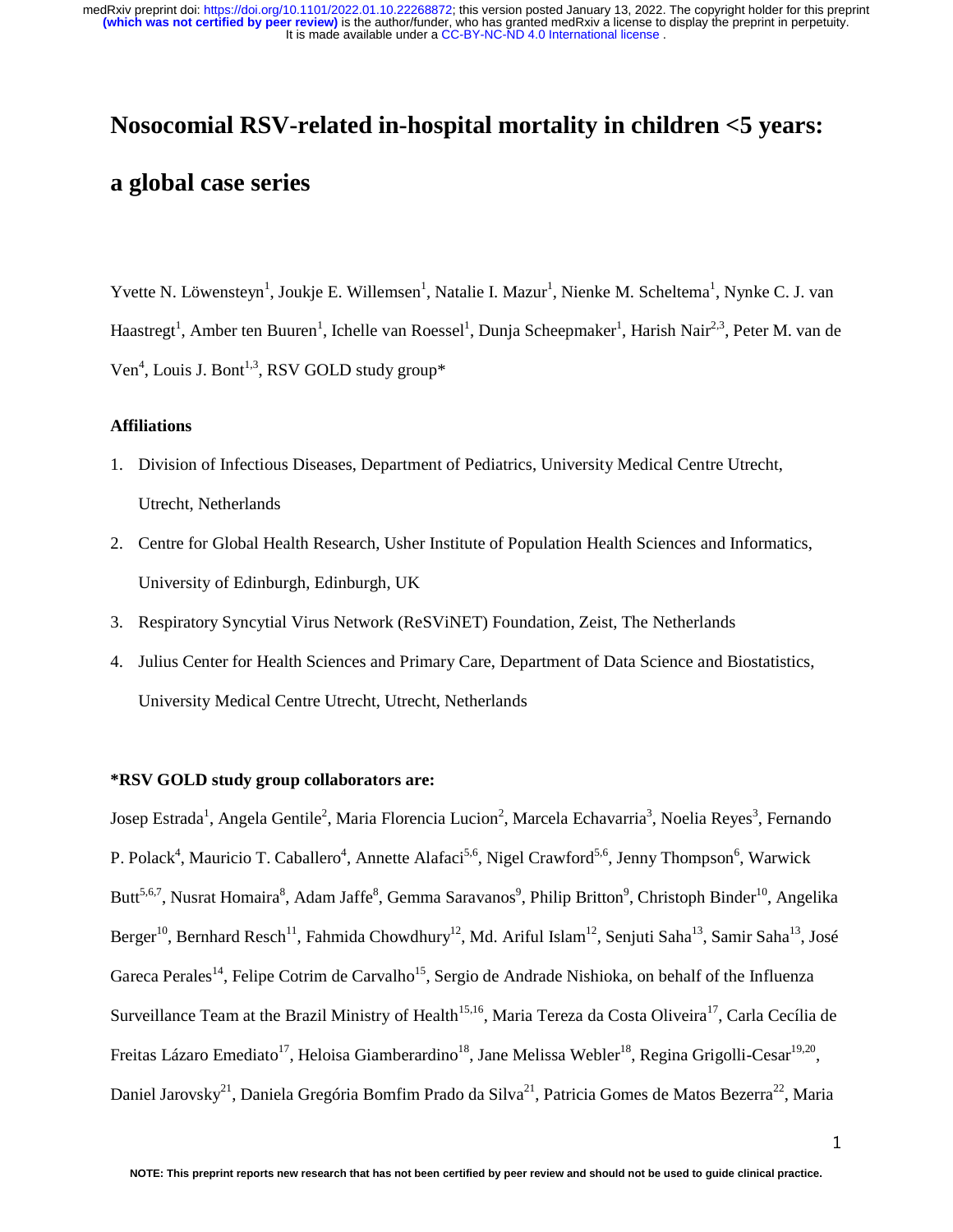do Carmo Menezes Bezerra Duarte<sup>22</sup>, Fernanda de-Paris<sup>23</sup>, Márcia Rosane Pires<sup>24</sup>, Sonia M. Raboni<sup>25</sup>, Tani Sagna<sup>26</sup>, Serge Diagbouga<sup>26</sup>, Daniel Garros<sup>27</sup>, Michael Hawkes<sup>28</sup>, Joanne M. Langley<sup>29</sup>, Jill Mutch<sup>29</sup>, Kirk Leifso<sup>30</sup>, Shaun K. Morris<sup>31</sup>, Waison Wong<sup>31</sup>, Bosco A. Paes<sup>32</sup>, Jesse Papenburg<sup>33</sup>, Franco Diaz<sup>34,35</sup>, Rodrigo A. Fasce<sup>36</sup>, Olga Lopez<sup>37</sup>, Ting F. Leung<sup>38</sup>, Wei Su<sup>39</sup>, Chiang Chun Yuan<sup>39</sup>, Zhengde Xie<sup>40</sup>, Junhong Ai<sup>40</sup>, Evelyn Obando Belalcazar<sup>41</sup>, Jaime Fernández-Sarmiento<sup>42</sup>, Ledys Izquierdo<sup>43,44,45</sup>, Rubén Lasso<sup>43,44,46</sup>, Rosalba Pardo-Carrero<sup>43,47</sup>, Pablo Vasquez<sup>43,44,48</sup>, Eliana Zemanate<sup>43,44,49</sup>, Srđan Roglić<sup>50</sup>, Thea K. Fischer<sup>51</sup>, Sune Rubak<sup>52</sup>, Mette Holm<sup>52</sup>, Domenica de Mora<sup>53</sup>, Alfredo Bruno<sup>53,54</sup>, Jenny Ojeda<sup>55</sup>, Lida Zamora<sup>55</sup>, Erica Dueger<sup>56,173</sup>, Terho Heikkinen<sup>57</sup>, Gilles Cambonie<sup>58</sup>, Jean-Christophe Dubus<sup>59</sup>, Melina Messaoudi<sup>60</sup>, Juliet Bryant<sup>60</sup>, Haoua Tall<sup>61</sup>, Bradford D. Gessner<sup>61</sup>, Dominique Ploin<sup>62</sup>, Come Horvat<sup>62</sup>, Nour Hanna<sup>63</sup>, Christian Vogelberg<sup>63</sup>, Christoph Härtel<sup>64</sup>, Andrea Streng<sup>64</sup>, Johannes Liese<sup>64</sup>, Barbara A. Rath<sup>65,66</sup>, Jürgen Seidenberg<sup>67</sup>, Geeske Stelljes<sup>67</sup>, Evangeline Obodai<sup>68</sup>, John Kofi Odoom<sup>68</sup>, Irini Eleftheriou<sup>69</sup>, Maria Tsolia<sup>69</sup>, Vassiliki Papaevangelou<sup>70</sup>, Elpiniki Kartsiouni<sup>70</sup>, Tapan Dhole<sup>71</sup>, Sheetal Verma<sup>71</sup>, Rashmi Ranjan Das<sup>72</sup>, Ashish Satav<sup>73</sup>, Agustinus Sutanto<sup>74</sup>, Dario Prais<sup>75,76</sup>, Orli Megged<sup>77</sup>, Francesca Tortora<sup>78</sup>, Fabrizio Chiusolo<sup>78</sup>, Giovanni Gabutti<sup>79</sup>, Kazuki Iio<sup>80</sup>, Satoshi Kusuda<sup>81</sup>, Hitoshi Oshitani<sup>82</sup>, Hisato Ito<sup>83</sup>, Najwa Khuri-Bulos<sup>84</sup>, Loai Saadah<sup>85</sup>, Iman Basheti<sup>85</sup>, Sandra S. Chaves<sup>86</sup>, Gideon Emukule<sup>86</sup>, Patrick K. Munywoki<sup>87,88</sup>, D. James Nokes<sup>87,89</sup>, Grieven Paul Otieno<sup>87,89</sup>, Ieva Silina<sup>90</sup>, Abdulla Alfraij<sup>91</sup>, Mohammad Alghounaim<sup>92</sup>, Ghassan Dbaibo<sup>93</sup>, Rima Hanna-Wakim<sup>93</sup>, Yoke-Fun Chan<sup>94</sup>, Jamal I-Ching Sam<sup>94</sup>, Teck-Hock Toh<sup>95</sup>, Jeffrey Soon-Yit Lee<sup>95</sup>, David Pace<sup>96</sup>, Socorro P Lupisan<sup>97</sup>, Marilla G. Lucero<sup>97</sup>, Daniel E. Noyola<sup>98</sup>, Andreu Comas-García<sup>98</sup>, Túfaria Mussá<sup>99</sup>, Brigitte Buiteman<sup>100</sup>, Diederick E. Grobbee<sup>101,102</sup>, Rosalie Linssen<sup>103</sup>, Namrata Prasad<sup>104</sup>, José F. Sánchez<sup>105</sup>, Uzma Bashir Aamir<sup>106</sup>, Qalab Abbas<sup>107</sup>, Abdul Momin Kazi<sup>107</sup>, Sidra Asif Khan<sup>107</sup>, Rodrigo DeAntonio<sup>108,109</sup>, Xavier Saez-Llorens<sup>108,110</sup>, Juana del Valle-Mendoza<sup>111</sup>, Wojciech Feleszko<sup>112</sup>, Karolina Dumycz<sup>112</sup>, Sara Cristina de Tavares Ferreira<sup>113</sup>, Ana Beatriz de Sousa Pereira Luzio Vaz<sup>113</sup>, Mohammed Ahmed Abdullah Qashnon<sup>114</sup>, Khalid Alansari<sup>114,115,116,117</sup>, Eun Hwa Choi<sup>118</sup>, Yae-Jean Kim<sup>119</sup>, Eun Lee<sup>120</sup>, Eun-Ae Yang<sup>121</sup>, Hyun Mi Kang<sup>121</sup>, Kirill Stolyarov<sup>122</sup>, Thoon Koh Cheng<sup>123</sup>, Kee Thai Yeo<sup>124</sup>, Chee Fu Yung<sup>123,125,126</sup>, Stefan Grosek<sup>127</sup>, Marko Pokorn<sup>127</sup>, Cheryl Cohen<sup>128,129</sup>, Shabir A. Madhi<sup>129</sup>, Michelle J. Groome<sup>130</sup>,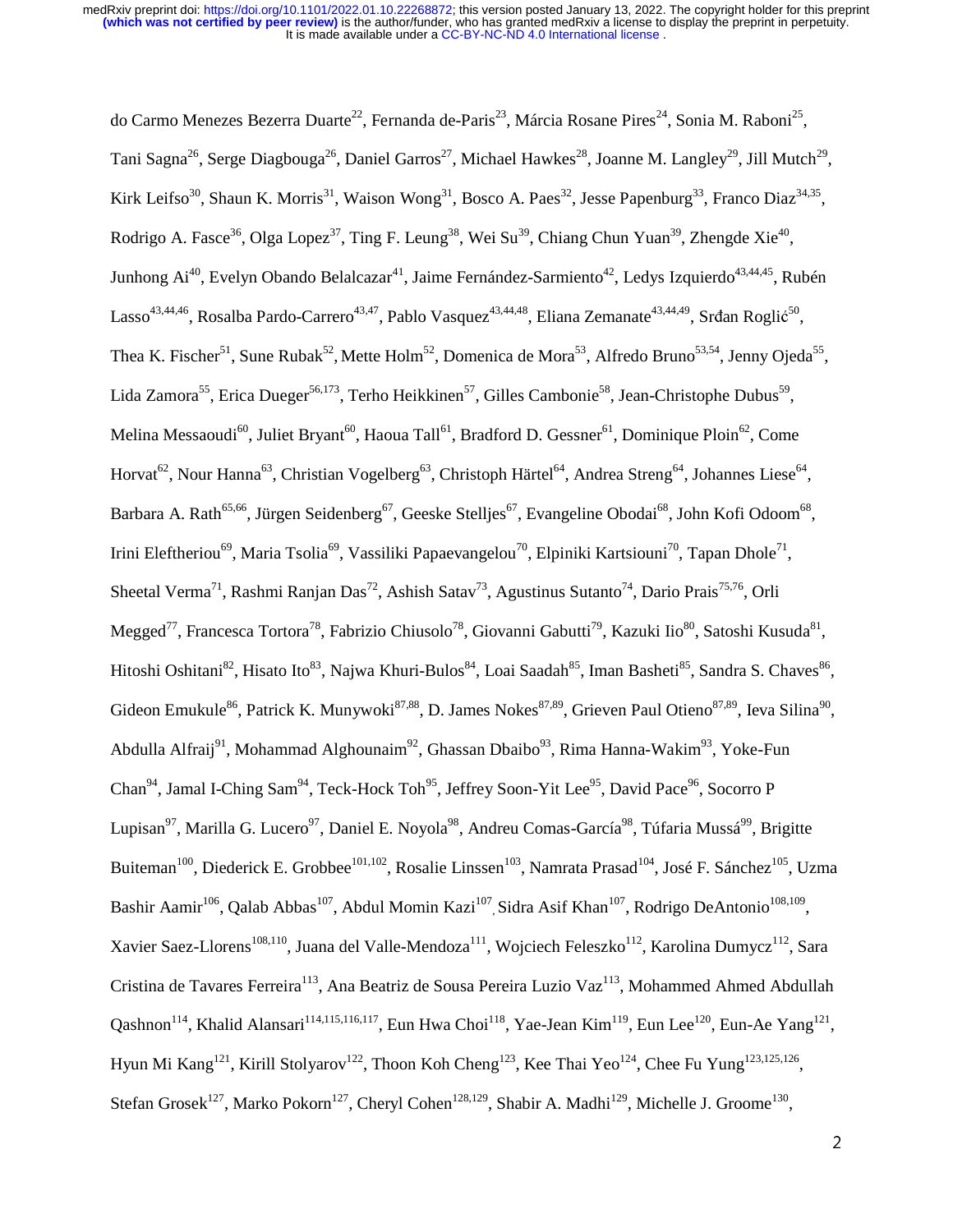Jocelyn Moyes<sup>130</sup>, Marietjie Venter<sup>131</sup>, Adele Visser<sup>132</sup>, Cristina O'Callaghan-Gordo<sup>133</sup>, Quique Bassat<sup>133,134,135,136,137</sup>, Cristina Calvo<sup>138</sup>, Xavier Carbonell-Estrany<sup>139</sup>, Francisco J. Elola<sup>140</sup>, Manuel Sánchez Luna<sup>140</sup>, Rosa Rodriguez Fernandez<sup>141</sup>, Cristian Launes<sup>142,143</sup>, Carmen Muñoz-Almagro<sup>142,143,144</sup>, J.A.A. Sampath Jayaweera<sup>145</sup>, Martin W. Weber<sup>146</sup>, Joachim Luthander<sup>147</sup>, Ulrich Heininger<sup>148</sup>, Daniel Trachsel<sup>148</sup>, Claudia E. Kuehni<sup>149</sup>, Cristina Ardura-Garcia<sup>149</sup>, Chia-Yu Chi<sup>150</sup>, Hsin Chi<sup>151</sup>, Shuenn-Nan Chiu<sup>152</sup>, Jou-Kou Wang<sup>152</sup>, Yhu-Chering Huang<sup>153</sup>, Piyarat Suntarattiwong<sup>154</sup>, Somsak Thamthitiwat<sup>155</sup>, Nasamon Wanlapakorn<sup>156</sup>, Aida Borgi<sup>157</sup>, Ahmed Ayari<sup>157</sup>, Imen Bel Hadj<sup>158</sup>, Khadija Boussetta<sup>158</sup>, Benan Bayrakci<sup>159</sup>, Esra Koçkuzu<sup>159</sup>, Muhterem Duyu<sup>160</sup>, Sule Gökçe<sup>161</sup>, Aykut Eşki<sup>162</sup>, Tanil Kendirli<sup>163</sup>, Emrah Gün<sup>163</sup>, Edward A. Goka<sup>164</sup>, Simon Nadel<sup>165</sup>, Marwa Ghazaly<sup>165</sup>, Kentigern Thorburn<sup>166,167</sup>, Paul S. McNamara<sup>166,167</sup>, Soledad Menta<sup>168,169</sup>, Nicolás Monteverde<sup>168,170</sup>, Sebastián González-Dambrauskas<sup>169,171,172</sup>, Dianna M. Blau<sup>173</sup>, Katherine Horton<sup>173</sup>, Robert F. Breiman<sup>174</sup>, Andrea Buchwald<sup>175</sup>, Helen Chu<sup>176</sup>, Leah Forman<sup>177</sup>, Christopher J. Gill<sup>177</sup>, Lawrence Mwananyanda<sup>177</sup>, Aubree Gordon<sup>178</sup>, Natasha Halasa<sup>179</sup>, Danielle Hessong<sup>180</sup>, Diego Raul Hijano<sup>181</sup>, Kim J. Allison<sup>181</sup>, Matthew S. Kelly<sup>182</sup>, Veena Kumar<sup>183</sup>, Asuncion Mejias<sup>184,185</sup>, Octavio Ramilo<sup>184,185</sup>, Katherine O'Brien, on behalf of the PERCH Study Group<sup>186</sup>, Saad B. Omer<sup>187</sup>, Thyyar Ravindranath<sup>188</sup>, Steven L. Shein<sup>189</sup>, Ananya Parlapalli<sup>189</sup>, Eric A F Simões<sup>190</sup>, Michael C Spaeder<sup>191</sup>, Pham Thi Minh Hong<sup>192</sup>, Tran Anh Tuan<sup>193</sup>, Mohammed Al Amad<sup>194</sup>, Abdul Wahed Al Serouri<sup>194</sup>

- 1. SAAS, Escaldes Engordany, Andorra
- 2. Department of Epidemiology, Ricardo Gutiérrez Children's Hospital, Buenos Aires, Argentina
- 3. CEMIC University Hospital, Buenos Aires, Argentina
- 4. Fundación Infant, Buenos Aires, Argentina. Consejo Nacional de Investigaciones Cientificas y Técnicas (CONICET), Argentina.
- 5. Murdoch Children's Research Institute, Melbourne, Australia
- 6. The Royal Children's Hospital, Melbourne, Australia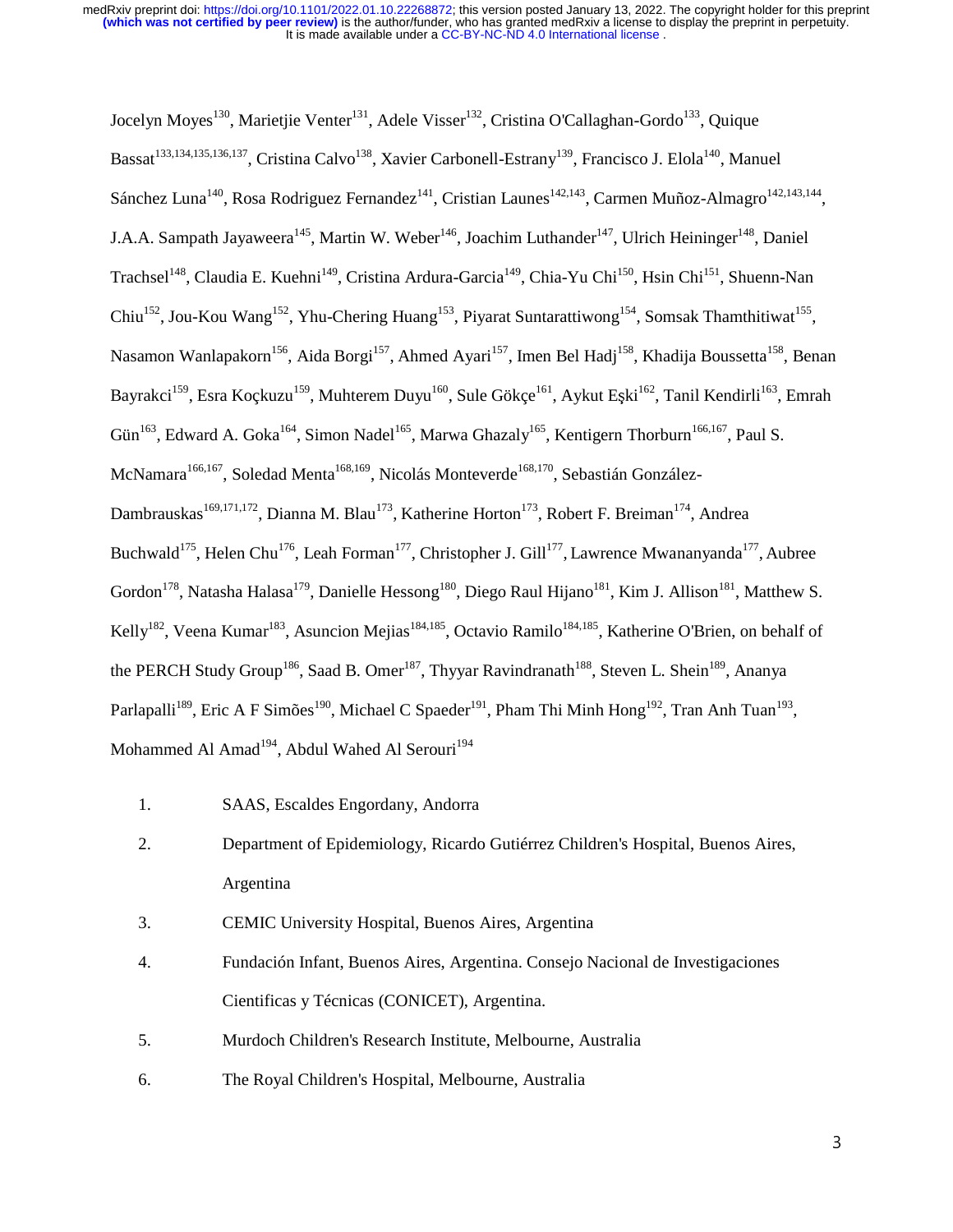- 7. Department of Paediatrics, University of Melbourne, Melbourne, Australia
- 8. University of New South Wales, Sydney, Australia
- 9. The University of Sydney Children's Hospital Westmead Clinical School, Sydney, Australia
- 10. Department of Pediatrics and Adolescent Medicine, Comprehensive Center for Pediatrics, Medical University Vienna, Vienna, Austria
- 11. Medical University of Graz, Graz, Austria
- 12. Infectious Diseases Division, International Centre for Diarrhoeal Disease Research, Bangladesh (icddr,b), Dhaka, Bangladesh
- 13. Dhaka Shishu Hospital, Dhaka, Bangladesh
- 14. Centro de Pediatria Especializada "CRECER", Santa Cruz de la Sierra, Bolivia
- 15. Department of Transmissable Diseases, Ministry of Health, Brasília, Brazil
- 16. Instituto Oswaldo Cruz-Fiocruz, Rio de Janeiro, Brazil
- 17. Health Secretariat of the City of Belo Horizonte, Belo Horizonte, Brazil
- 18. Hospital Pequeno Principe, Curitiba, Brazil
- 19. Hospital Infantil Sabará, São Paulo, Brazil
- 20. Red Colaborativa Pediátrica de Latinoamérica (LARed Network), São Paulo, Brazil
- 21. Santa Casa de São Paulo, São Paulo, Brazil
- 22. Instituto de Medicina Integral Prof. Fernando Figueira (IMIP), Recife, Brazil
- 23. Transplant Immunology and Personalized Medicine Unit, Laboratory Diagnostics Service, Hospital de Clínicas de Porto Alegre, Porto Alegre, Brazil
- 24. Infection Control Commission, Hospital de Clínicas de Porto Alegre, Porto Alegre, Brazil
- 25. Universidade Federal do Paraná, Paraná, Brazil
- 26. Institut de Recherche en Sciences de la Santé (IRSS), Bobo-Dioulasso, Burkina Faso
- 27. Stollery Children's Hospital, Edmonton, Canada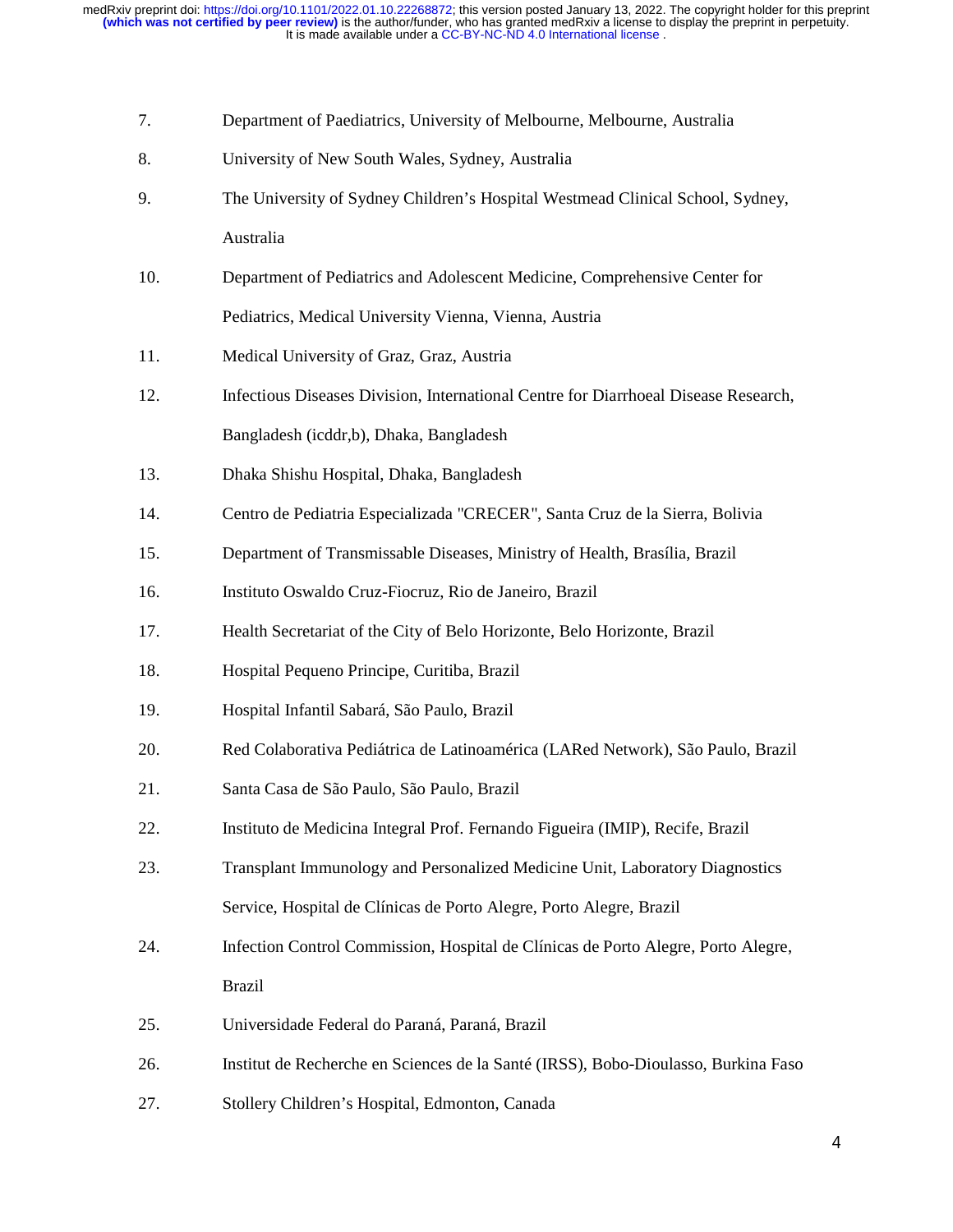- 28. University of Alberta, Alberta, Canada
- 29. Canadian Center for Vaccinology (Dalhousie University, IWK Health and NS Health), Halifax, Canada
- 30. Kingston General Hospital, Kingston, Canada
- 31. Division of Infectious Diseases, The Hospital for Sick Children, Toronto, Canada
- 32. Neonatal Division, Department of Pediatrics, McMaster University, Hamilton, Canada
- 33. Montreal Children's Hospital, McGill University Health Centre, Montreal, Canada
- 34. Hospital La Florida Dra. Eloísa Díaz, Santiago, Chile
- 35. Red Colaborativa Pediátrica de Latinoamérica (LARed Network), Santiago, Chile
- 36. Public Health Institute, Santiago, Chile
- 37. Hospital Dr. Ernesto Torres Galdames, Iquique, Chile
- 38. Department of Paediatrics, Faculty of Medicine and Chinese University of Hong Kong- University Medical Center Utrecht Joint Research Laboratory of Respiratory Virus and Immunobiology, Chinese University of Hong Kong, Hong Kong, China
- 39. CanAm International Medical Center, Guang Zhou, China
- 40. Beijing Children Hospital, Beijing, China
- 41. Instituto Roosevelt, Bogotá, Colombia
- 42. Universidad de La Sabana, Fundación Cardioinfantil-Instituto de Cardiología, Bogotá, Colombia
- 43. Red Colaborativa Pediátrica de Latinoamérica (LARed Network), Bogotá, Colombia
- 44. BACON, Bogotá, Colombia
- 45. Hospital Militar Central, Bogotá, Colombia
- 46. Fundación Valle de Lili, Cali, Colombia
- 47. Clínica Infantil Colsubsidio, Bogotá, Colombia
- 48. Hospital de San José, Bogotá, Colombia
- 49. Hospital Susana López de Valencia E.S.E., Popayán, Colombia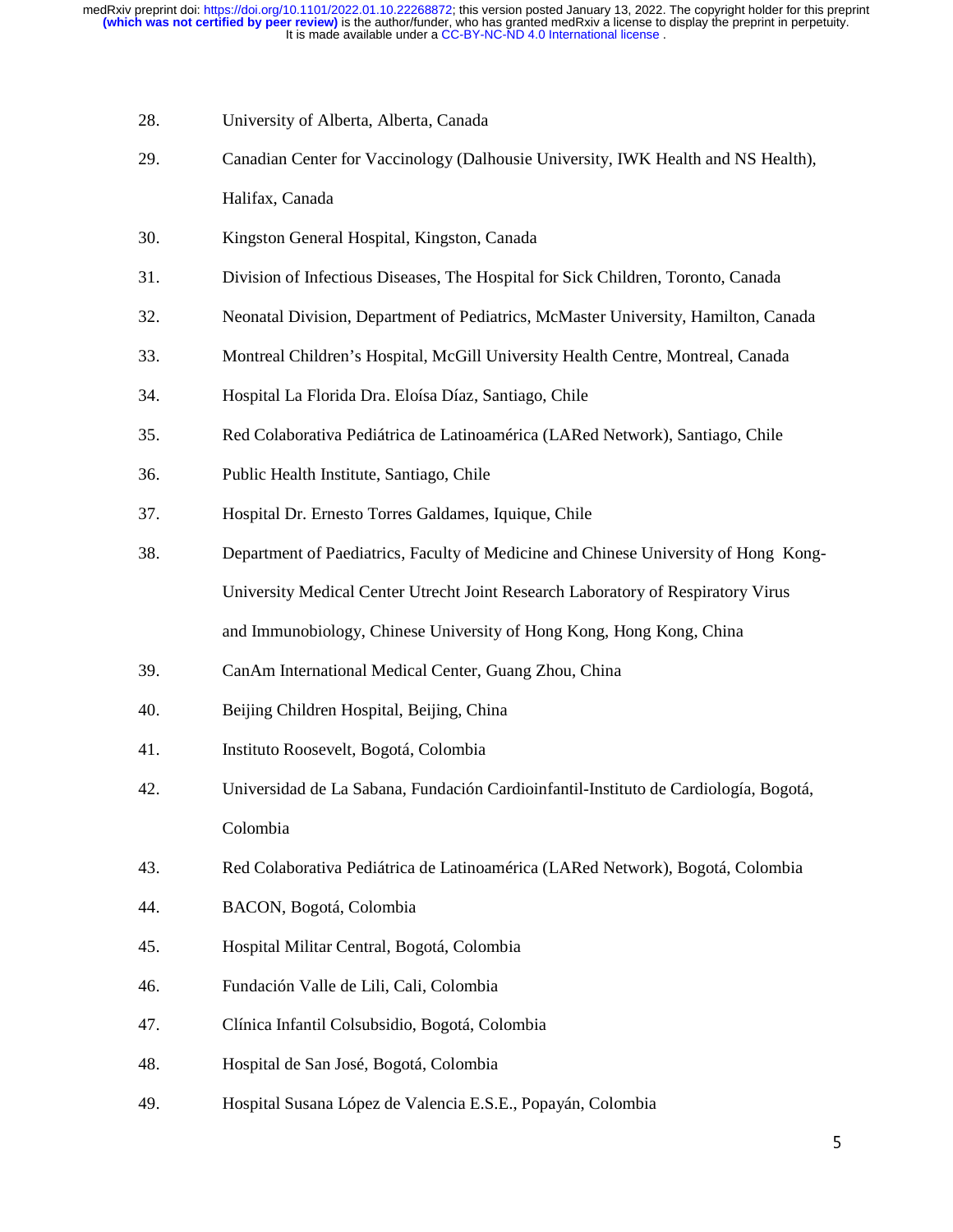- 50. Department of Paediatric Infectious Diseases, University Hospital for Infectious Diseases, Zagreb, Croatia
- 51. University of Copenhagen, Institute of Public Health, Copenhagen, Denmark
- 52. Danish Center of Pediatric Pulmonology and Allergology, Department of Pediatrics and Adolescents Medicine, Aarhus University Hospital, Aarhus, Denmark
- 53. Instituto Nacional de Investigacion en Salud Publica, Guayaquil, Ecuador
- 54. Universidad Agraria del Ecuador, Guayaquil, Ecuador
- 55. Ministerio de Salud Pública del Ecuador, MSP, Quito, Ecuador
- 56. Global Disease Detection and Response Program, US Naval Medical Research Unit No. 3, Cairo, Egypt
- 57. Turku University Hospital and University of Turku, Turku, Finland
- 58. Montpellier University Hospital Center, Montpellier, France
- 59. CHU Timone-Enfants, Marseille, France
- 60. Emerging Pathogens Laboratory Fondation Merieux, Lyon-Gerland, France
- 61. Agence de Medecine Preventive, Paris, France; currently with Pfizer, Inc, New York, NY, USA
- 62. Services de Reanimation et d'Urgences Pediatriques, Hopital Femme Mere Enfant des Hospices Civils de Lyon, Lyon, France
- 63. Pediatric Department, University Hospital Carl Gustav Carus, Dresden, Germany
- 64. Department of Pediatrics, University Hospital Würzburg, Würzburg, Germany
- 65. Vienna Vaccine Safety Initiative, Berlin, Germany
- 66. University of Bourgogne-Franche-Comté, Besançon, France.
- 67. University Hospital for Children, Klinikum Oldenburg AöR, Oldenburg, Germany
- 68. Noguchi Memorial Institute for Medical Research, University of Ghana, Legon, Ghana
- 69. Children's Hospital `P.& A.Kyriakou`, Athens, Greece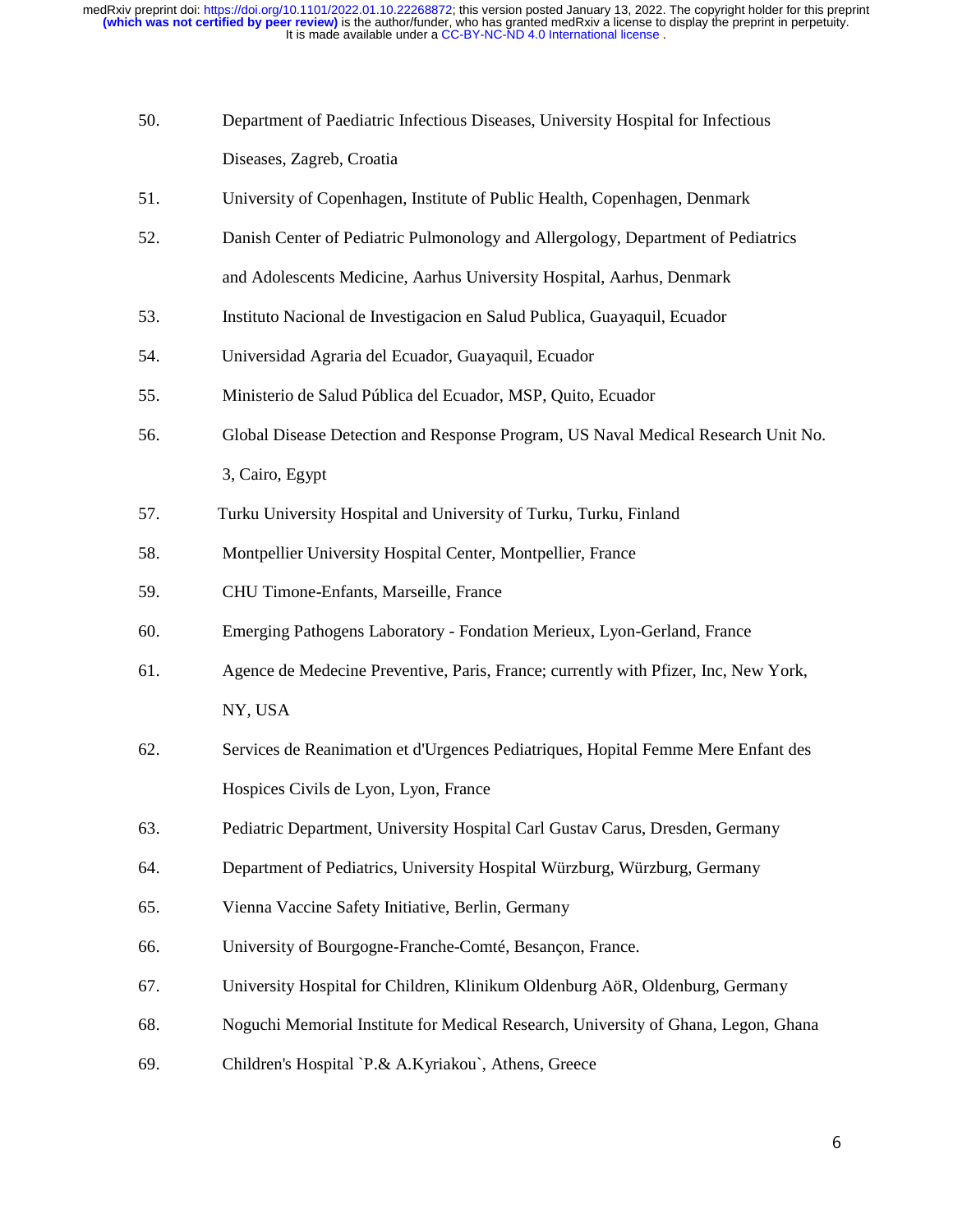- 70. Third Department of Pediatrics, National and Kapodistrian University of Athen, ATTIKON Hospital, Athens, Greece
- 71. King George's Medical University, Lucknow, India
- 72. All India Institute of Medical Sciences Bhubaneswar (AIIMS), Bhubaneswar, India
- 73. MAHAN trust (Mahatma Ghandi Tribal Hospital), Kadhava, India
- 74. West Nusa Tenggara Provincial Government, Lombok, Indonesia
- 75. Schneider Children`s Medical Center of Israel, Petah Tikva, Israel
- 76. Sackler Faculty of Medicine, Tel Aviv University, Tel Aviv, Israel
- 77. Shaare Zedek Medical Center, Jerusalem, Israel
- 78. Bambino Gesù Children's Hospital, Rome, Italy
- 79. University of Ferrara, Department of Medical Sciences, Section of Public Health Medicine, Ferrara, Italy
- 80. Tokyo Metropolitan Children's Medical Center, Tokyo, Japan
- 81. Kyorin University, Tokyo, Japan
- 82. Department of Virology, Tohoku University Graduate School of Medicine, Sendai, Japan
- 83. Department of Pediatrics, Nantan General Hospital, Ueno, Yagichoyagi, Nantan-shi, Kyoto, Japan
- 84. Department of Pediatrics, University of Jordan, Amman, Jordan
- 85. Applied Science Private University, Amman, Jordan
- 86. Centers for Disease Control and Prevention (CDC), Influenza Program, Nairobi, Kenya
- 87. KEMRI Welcome Trust Research Programme, Kilifi, Kenya
- 88. Department of Nursing Sciences, Pwani University, Kilifi, Kenya
- 89. University of Warwick, Coventry, UK
- 90. Children's Clinical University Hospital, Riga, Latvia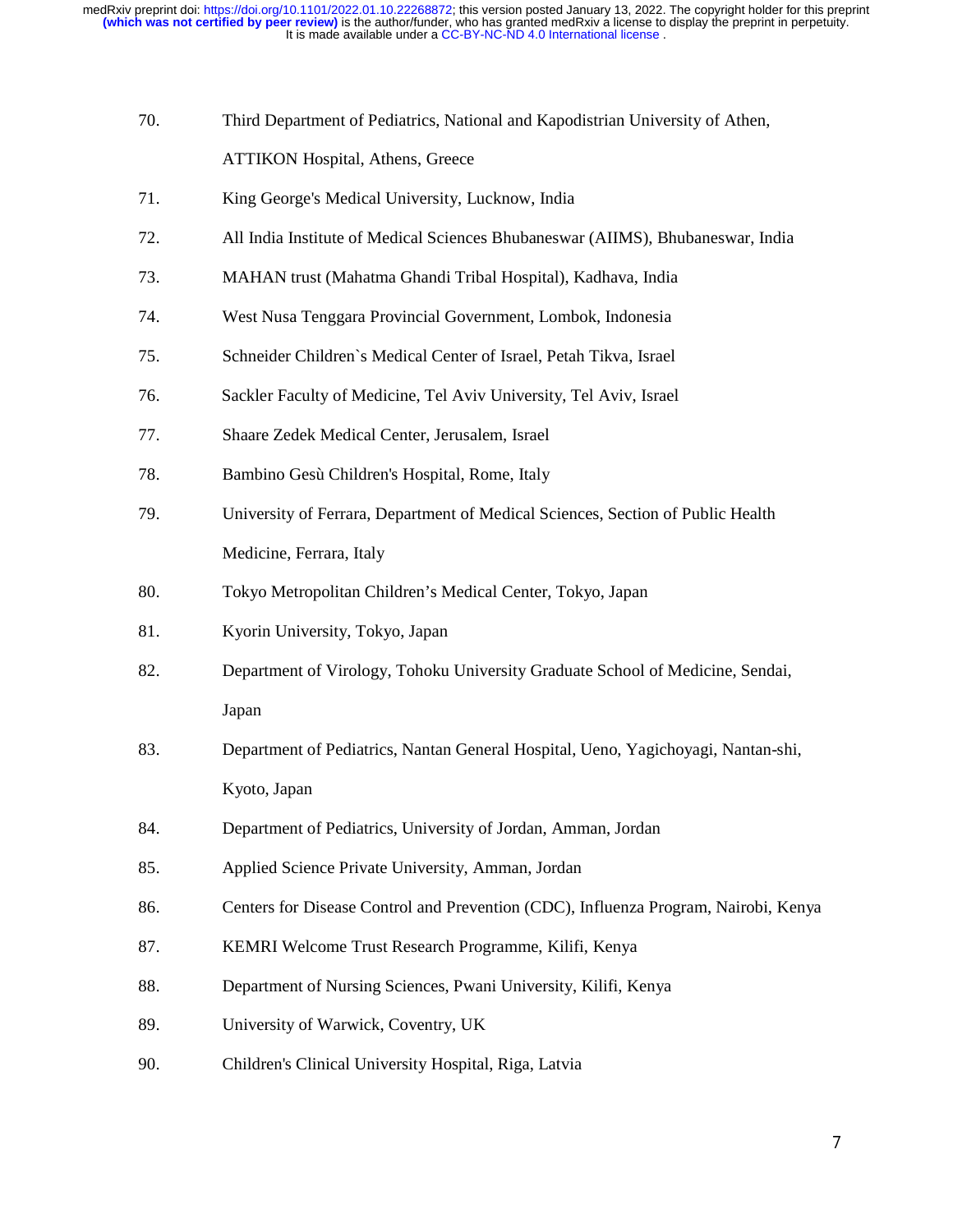- 91. Pediatric Intensive Care Unit, Department of Pediatrics, Farwaniya Hospital, Kuwait City, Kuwait
- 92. Department of Pediatrics, Amiri Hospital, Kuwait City, Kuwait
- 93. American University of Beirut, Beirut, Lebanon
- 94. University of Malaya, Kuala Lumpur, Malaysia
- 95. Clinical Research Centre, Sibu Hospital, Ministry of Health Malaysia, Sibu, Sarawak, Malaysia
- 96. Mater Dei Hospital, Msida, Malta
- 97. Research Institute for Tropical Medicine, Alabang Muntinlupa City, Metro Manila Philippines
- 98. Universidad Autonoma de San Luis Potosi, San Luis Potosi, Mexico
- 99. Universidade Eduardo Mondlane, Maputo, Mozambique
- 100. University Medical Center Utrecht, Utrecht, Netherlands
- 101. Julius Global Health, Julius Center for Health Sciences and Primary Care, University Medical Center Utrecht, Utrecht, Netherlands
- 102. Julius Clinical Science, Zeist, Netherlands
- 103. Pediatric Intensive Care Unit, Emma Children's Hospital Amsterdam UMC, Amsterdam, The Netherlands
- 104. Institute of Environmental Science and Research, Auckland, New Zealand
- 105. Department of Medicine, Hospital Infantil Manuel de Jesus Rivera, Managua, Nicaragua
- 106. Department of Virology, National Institute of Health, Islamabad, Pakistan
- 107. Department of Paediatrics and Child Health, Aga Khan University, Karachi, Pakistan
- 108. Sistema Nacional de Investigación-Secretaría Nacional de Ciencia, Tecnología e Innovación (SNI-SENACYT), Panama City, Panama
- 109. Centro de Vacunación e Investigación CEVAXIN, Panama City, Panama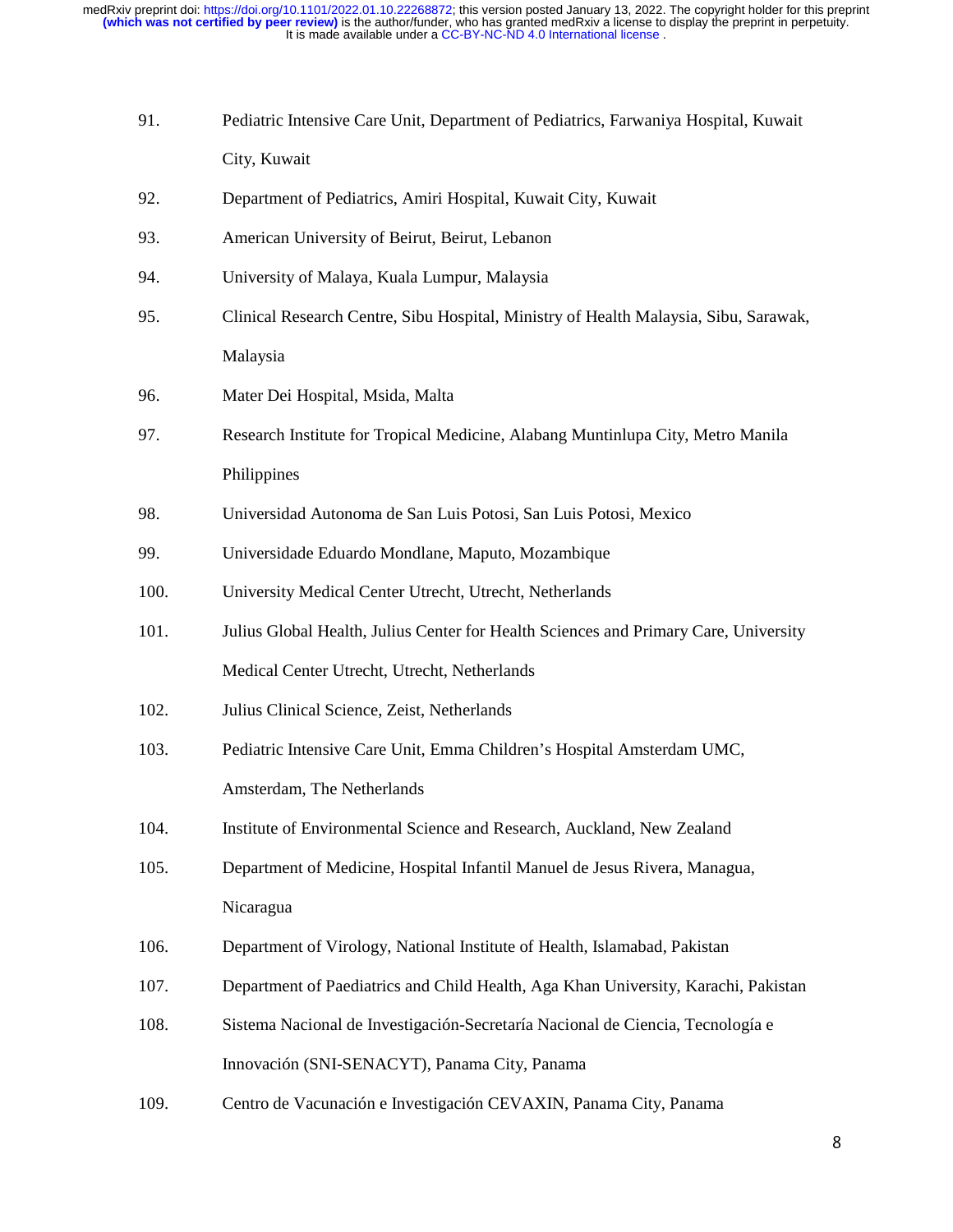- 110. Hospital Del Niño Dr. José Renán Esquivel, Departamento de Infectología, Panama City, Panama
- 111. School of Medicine, Research Center of the Faculty of Health Sciences, Universidad Peruana de Ciencias Aplicadas, Lima, Peru
- 112. Department of Pediatric Respiratory Diseases and Allergy, Medical University of Warsaw, Warsaw, Poland
- 113. Department of Pediatrics Hospital Dona Estefânia, Centro Hospitalar Universitário de Lisboa Central, Lisbon, Portugal
- 114. Department of Pediatrics, Division of Pediatric Emergency Medicine, Hamad Medical Corporation, Doha, Qatar
- 115. Department of Emergency Medicine, Sidra Medicine, Doha, Qatar
- 116. Weill Cornell Medicine, Doha, Qatar
- 117. Clinical Department, College of Medicine, QU Health, Qatar University, Doha, Qatar
- 118. Seoul National University College of Medicine, Seoul, South Korea
- 119. Sungkyunkwan University School of Medicine, Seoul, South Korea
- 120. Chonnam National University Hospital, Gwangju, South Korea
- 121. Department of Pediatrics, College of Medicine, The Catholic University of Korea, Seoul, South Korea
- 122. WHO Russian Federation, Leningrad, Russian Federation
- 123. Infectious Diseases Service, KK Women's and Children's Hospital, Singapore
- 124. Department of Neonatology, KK Women's & Children's Hospital, Singapore, Singapore
- 125. Duke-NUS Medical School, Singapore, Singapore
- 126. Lee Kong Chian School of Medicine, Imperial College, NTU Singapore
- 127. UMC Ljubljana, Ljubljana, Slovenia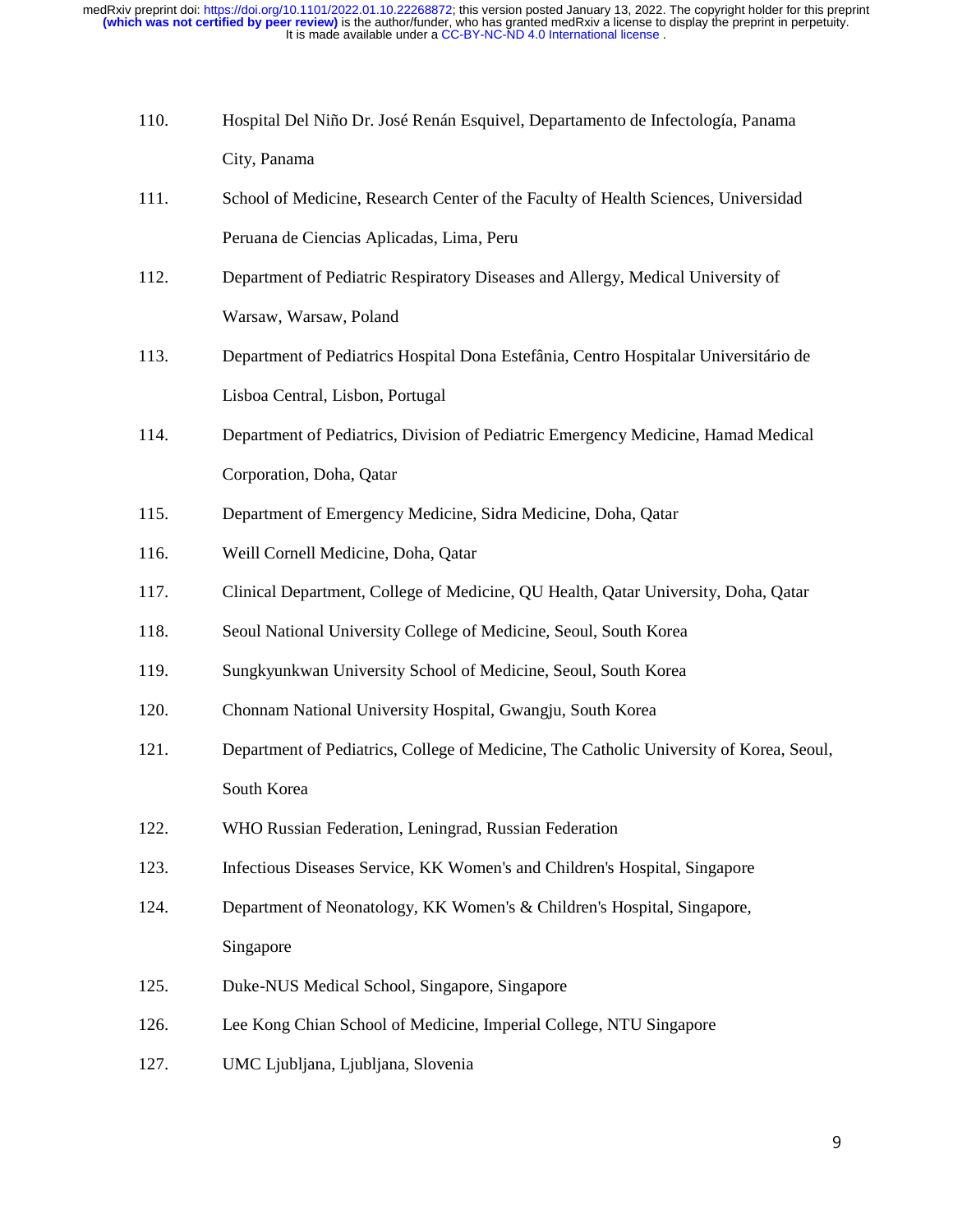- 128. School of Public Health, Faculty of Health Science, University of the Witwatersrand, Johannesburg, South Africa
- 129. Centre for Respiratory Diseases and Meningitis, National Institute for Communicable Diseases, Johannesburg, South Africa
- 130. Medical Research Council: Respiratory and Meningeal Pathogens Research Unit and Department of Science and Technology/National Research Foundation: Vaccine Preventable Diseases, University of the Witwatersrand, Johannesburg, South Africa
- 131. University of Pretoria, Pretoria, South Africa
- 132. Department of Philosophy, Practical and Systematic Theology, School of Humanities, University of South Africa, Pretoria, South Africa
- 133. ISGlobal, Hospital Clínic-Universitat de Barcelona, Barcelona, Spain
- 134. ICREA, Catalan Institution for Research and Advanced Studies, Barcelona, Spain
- 135. Pediatrics Department, Hospital Sant Joan de Déu, Universitat de Barcelona, Esplugues, Barcelona, Spain
- 136. Centro de Investigação em Saúde de Manhiça (CISM), Maputo, Mozambique
- 137. Consorcio de Investigación Biomédica en Red de Epidemiología y Salud Pública (CIBERESP), Madrid, Spain
- 138. Hospital La Paz. IdiPAZ Foundation, CIBER Infectious Diseases (ISCIII), Translational Research Network in Pediatric Infectious Diseases (RITIP), Madrid, Spain
- 139. IRIS group Coordinator, Hospital Clinic, Institut d'Investigacions Biomediques August Pi Suñer (IDIBAPS), Barcelona, Spain
- 140. Fundación Instituto para la Mejora de la Asistencia Sanitaria / Research Institute Gregorio Marañón, Madrid, Spain
- 141. Hospital Gregorio Marañón, Madrid, Spain
- 142. Institut de Recerca Pediátrica Sant Joan de Déu, Hospital Sant Joan de Déu, Barcelona, Spain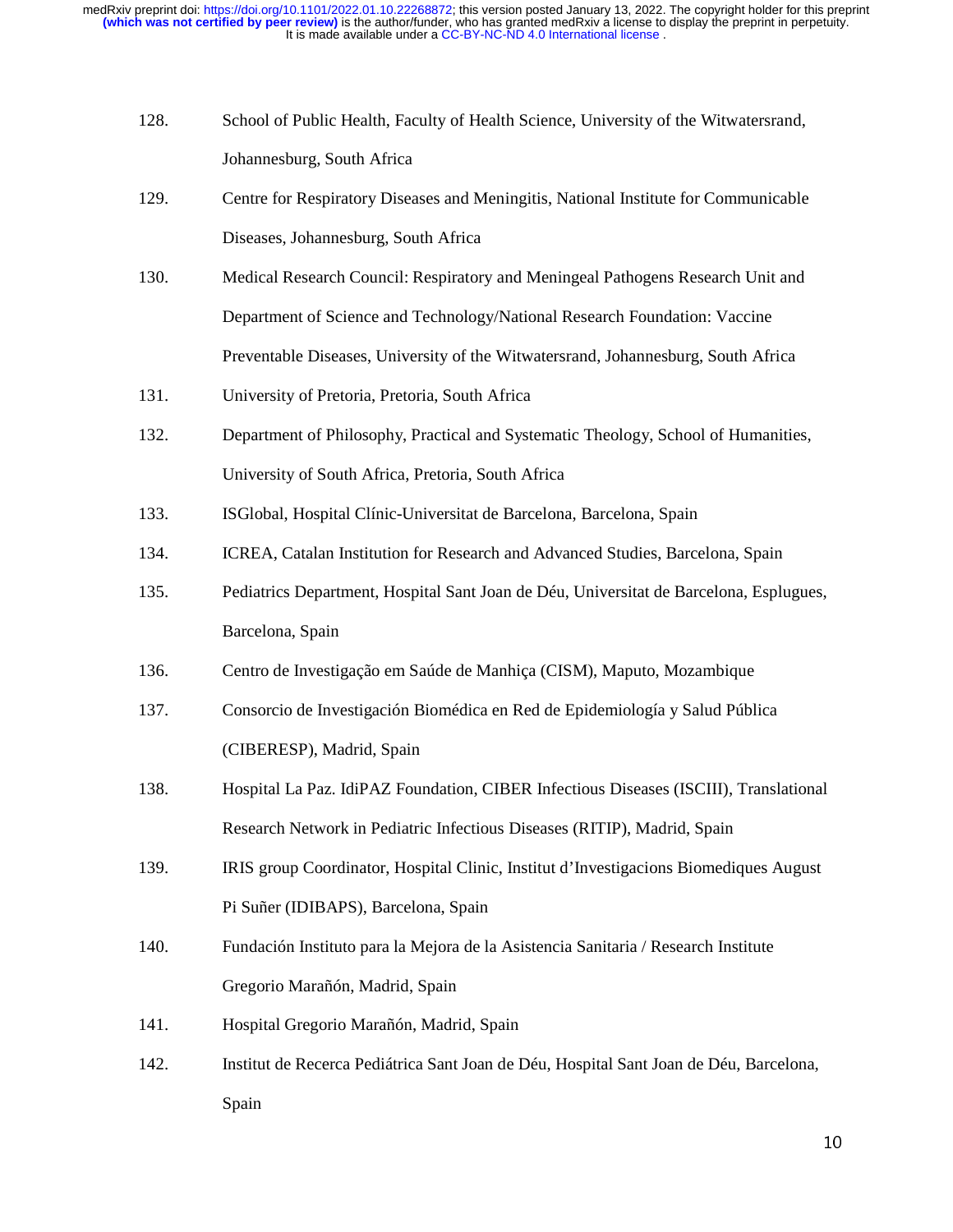- 143. Epidemiology and Public Health Networking Biomedical Research Centre (CIBERESP), Madrid, Spain
- 144. Department of Medicine, Universitat Internacional de Cataluñya, Barcelona, Spain
- 145. Department of Microbiology, Faculty of Medical and Allied Sciences, Rajarata University of Sri Lanka, Saliyapura, Sri Lanka
- 146. Department of Child and Adolescent Health and Development, World Health Organization, Geneva, Switzerland
- 147. Astrid Lindgren Children's Hospital, Karolinska University Hospital, Solna, Sweden
- 148. University of Basel Children's Hospital, Basel, Switzerland
- 149. Institute of Social and Preventive Medicine, University of Bern, Bern, Switzerland
- 150. National Health Research Institutes, Zhunan, Taiwan
- 151. Department of Pediatric Infectious Disease, MacKay Children's Hospital, Taipei, Taiwan
- 152. Department of Pediatrics, National Taiwan University Hospital, Taipei, Taiwan
- 153. Chang Gung Memorial Hospital, Taoyuan City, Taiwan
- 154. Queen Sirikit National Institute of Child Health, Bangkok, Thailand
- 155. Division of Global Health Protection, Thailand Ministry of Public Health-US Centers for Disease Control and Prevention Collaboration, Nonthaburi, Thailand
- 156. Faculty of Medicine, Chulalongkorn University, Bangkok, Thailand
- 157. Hôpital d'enfants Béchir Hamza , Tunis, Tunisia
- 158. Bechir Hamza Children's Hospital, Tunis, Tunisia
- 159. Department of Pediatric Intensive Care Medicine, Hacettepe University. Life Support Practice and Research Center, Ankara, Turkey
- 160. Istanbul Medeniyet University, Goztepe Training and Research Hospital, Istanbul, **Turkey**
- 161. Ege University Medical Faculty, Izmir, Turkey
- 162. Ege University Children's Hospital, Izmir, Turkey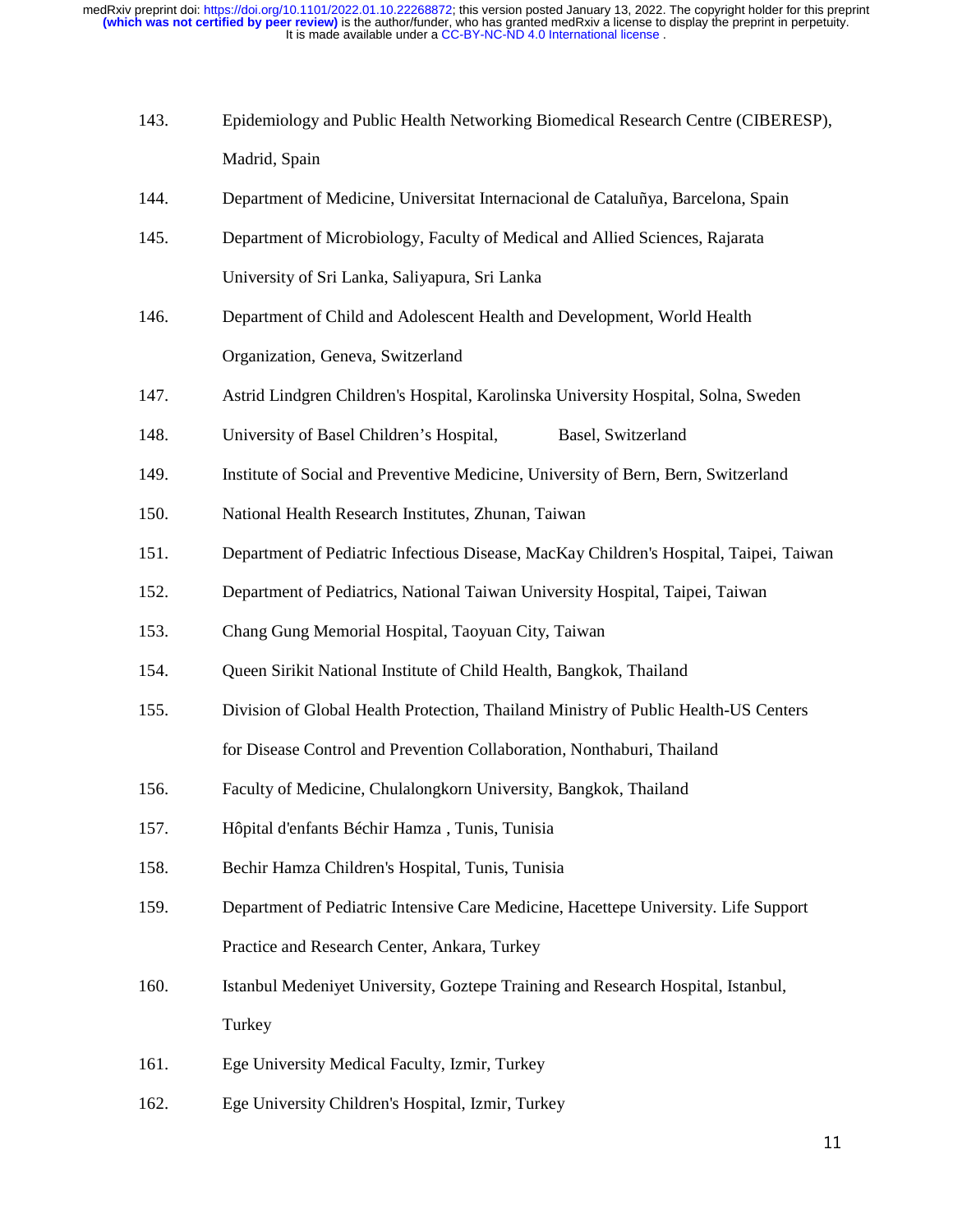- 163. Department of Pediatric Intensive Care, Ankara University School of Medicine, Ankara, Turkey
- 164. School of Health and Related Research, University of Sheffield, Sheffield, UK
- 165. Saint Mary's Hospital, London, UK
- 166. Department of Paediatric Intensive Care, Alder Hey Children's Hospital, Liverpool, UK
- 167. Department of Child Health (University of Liverpool), Institute in the Park, Alder Hey Children's Hospital, Liverpool, UK
- 168. Hospital Tacuarembó, Tacuarembó, Uruguay
- 169. Red Colaborativa Pediátrica de Latinoamérica (LARed Network), Montevideo, Uruguay
- 170. Médica Uruguaya, Montevideo, Uruguay
- 171. Cuidados Intensivos Pediátricos Especializados (CIPe), Casa de Galicia, Montevideo, Uruguay
- 172. Facultad de Medicina, Unidad de Cuidados Intensivos de Niños del Centro Hospitalario Pereira Rossell (UCIN-CHPR), Universidad de la República, Montevideo, Uruguay
- 173. Centers for Disease Control (CDC) and Prevention, Atlanta, USA
- 174. Emory University, Global Health Institute, Atlanta, USA
- 175. University of Maryland Baltimore, Baltimore, USA
- 176. University of Washington, Seattle, USA
- 177. Boston University School of Public Health, Boston, USA
- 178. Department of Epidemiology, School of Public Health, University of Michigan, Ann Arbor, USA
- 179. Vanderbilt University Medical Center, Nashville, USA
- 180. Children's Hospital Colorado, Colorado, USA
- 181. St Jude Children's Research Hospital, Memphis, USA
- 182. Division of Pediatric Infectious Diseases, Duke University, Durham, USA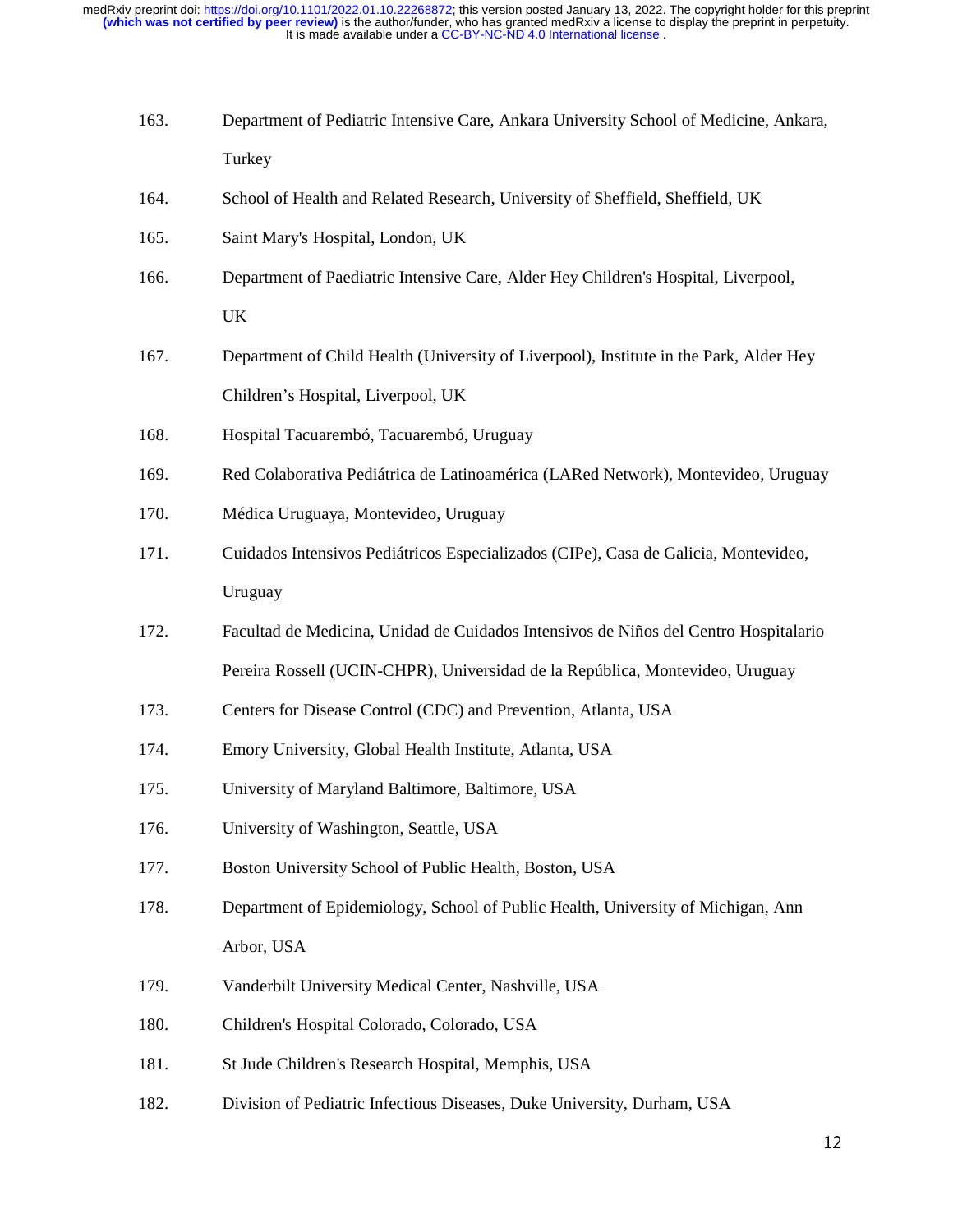- 183. AstraZeneca, Hershey, USA
- 184. Department of Pediatrics, Division of Infectious Diseases, Ohio State University, Columbus, USA
- 185. Center for Vaccines and Immunity at Nationwide Children's Hospital, Ohio State University, Columbus, USA
- 186. International Vaccine Access Center, Johns Hopkins Bloomberg School of Public Health, Baltimore, USA
- 187. Yale Institute for Global Health, New Haven, USA
- 188. Morgan Stanley Children's Hospital of New York-Presbyterian, New York, USA
- 189. Rainbow Babies and Children's Hospital, Cleveland, USA
- 190. Department of Pediatrics and Center for Global Health, University of Colorado, Aurora, USA
- 191. Division of Pediatric Critical Care, University of Virginia School of Medicine, Charlottesville, USA
- 192. Department of Pediatrics, Faculty of Medicine, University of Medicine and Pharmacy at Ho Chi Minh city, and Respiratory Department, Children's Hospital No2, Ho Chi Minh city, Vietnam
- 193. Respiratory department, Children's Hospital No1, Ho Chi Minh City, Vietnam
- 194. Yemen-FETP, Sana'a, Yemen

#### **Corresponding author:**

Louis J. Bont, MD, PhD

Department of Paediatric Immunology and Infectious Diseases

Wilhelmina Children's Hospital/University Medical Centre Utrecht

Room KC.02.066, PO Box 85090, 3508 AB, Utrecht, The Netherlands

E-mail: l.bont@umcutrecht.nl. Tel: +31 88 755 55 55.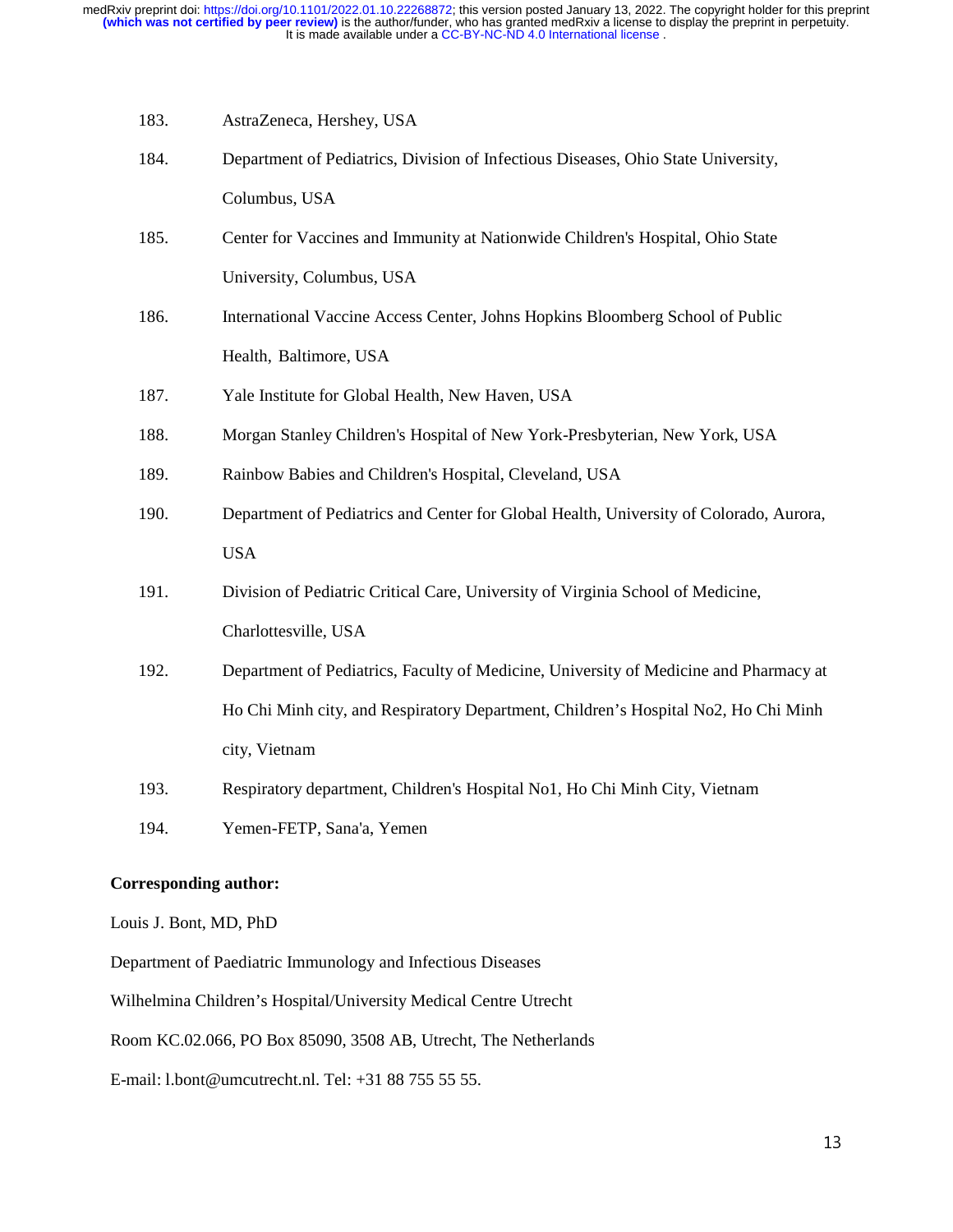## **Alternate author:**

Yvette N. Löwensteyn, MD, PhD candidate

Department of Paediatric Immunology and Infectious Diseases

Wilhelmina Children's Hospital/University Medical Centre Utrecht

Room KC.02.066, PO Box 85090, 3508 AB, Utrecht, The Netherlands

E-mail: y.n.loewensteyn@umcutrecht.nl. Tel: +31 88 755 55 55.

**Keywords:** Respiratory syncytial virus; nosocomial infection; community-acquired infection; child

mortality; global health

## **Running title**

Nosocomial RSV-related mortality

## **Key points**

- The proportion of reported nosocomial RSV-related deaths is substantially lower in lower-middleincome countries than in upper-middle-income countries and high-income countries (12% vs 18% and 26%, respectively).
- The majority of nosocomial RSV-related deaths can be prevented by infant-targeted immunization strategies as more than half were younger than 6 months of age.

Word count manuscript: 2430/3000 Word count abstract: 254/255 References: 27/40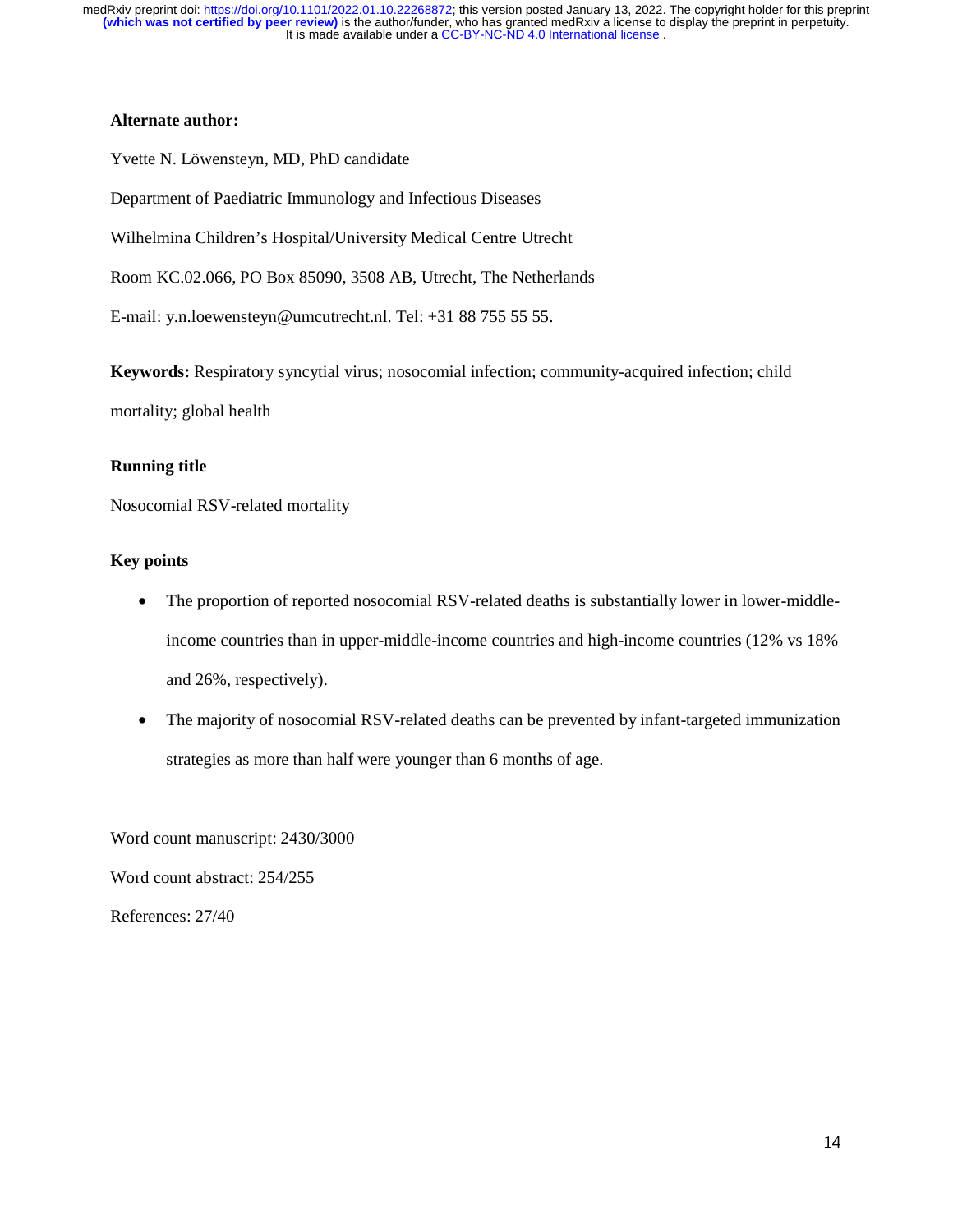#### ABSTRACT

## **Background**

According to the World Health Organization the global burden of nosocomial infections is poorly characterized as surveillance systems for nosocomial infection are lacking. Nosocomial infections occur at higher rates in low- and lower-middle-income countries (LMICs) than in high-income countries (HICs). Current global RSV burden estimates are largely based on community-acquired disease. We aimed to characterize children with nosocomial RSV-related mortality and to understand the potential impact of RSV immunization strategies.

#### **Methods**

RSV GOLD is a global registry of children younger than 5 years who died with laboratory-confirmed RSV infection. We compared clinical and demographic characteristics of children with nosocomial and community-acquired RSV in-hospital mortality.

#### **Results**

We included 231 nosocomial and 931 community-acquired RSV-related in-hospital deaths from 65 countries. Median age at death was similar for both groups (5.4 vs 6 months). As expected, a higher proportion of children with nosocomial infection had comorbidities  $(87\% \text{ vs } 57\%; \text{ p} < 0.001)$  or was born preterm (46% vs 24%; p<0.001) than children with community-acquired infection. The proportion of nosocomial deaths among all RSV deaths was lower in LMICs than in upper-middle-income countries (UMICs) and HICs (12% vs 18% and 26%, respectively).

#### **Conclusions**

This is the first global case series of children dying with nosocomial RSV infection. Future infant-targeted immunization strategies can prevent the majority of nosocomial RSV-related deaths. Although nosocomial RSV deaths are expected to occur at highest rates in LMICs, the number of reported nosocomial RSV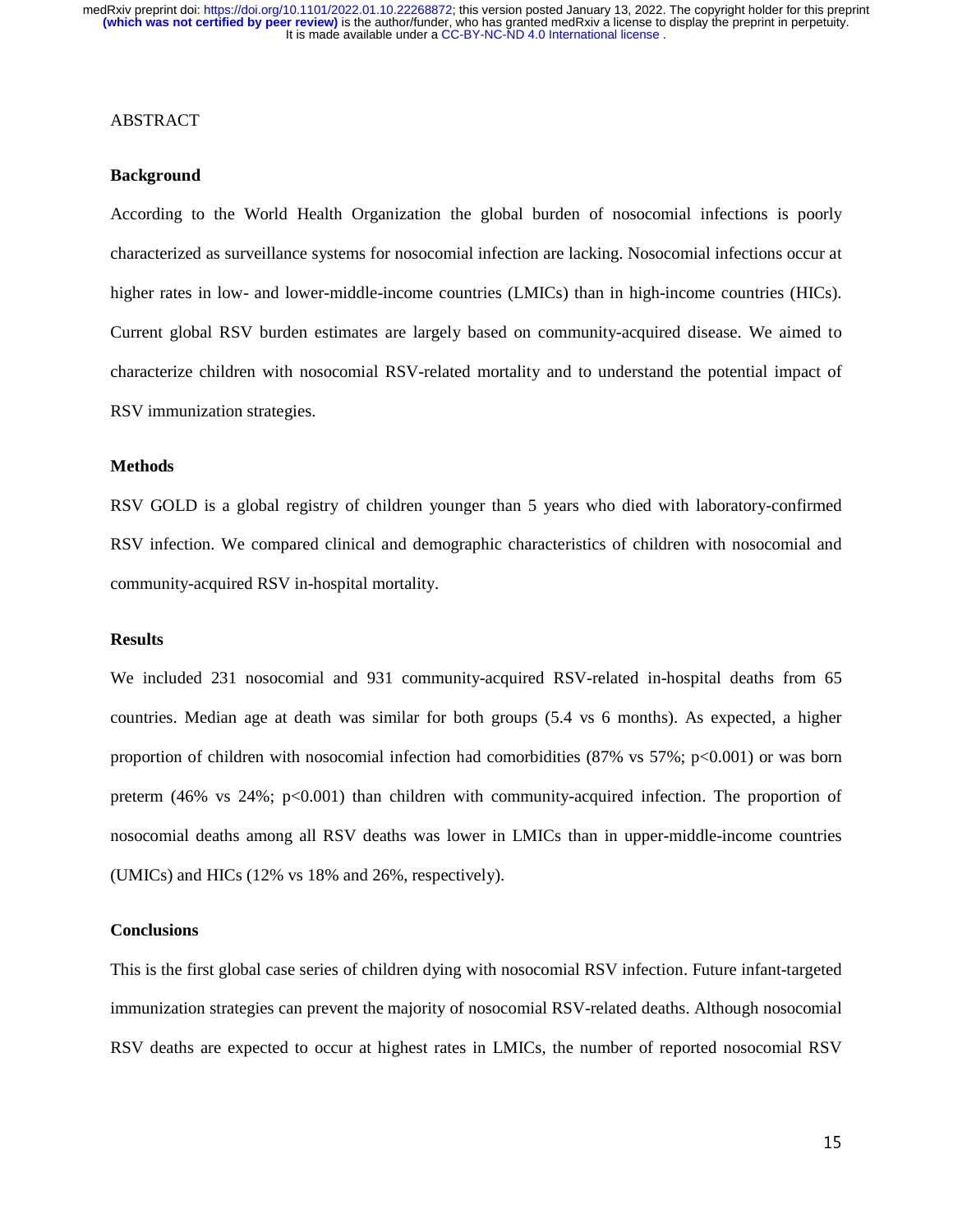deaths was low in these countries. Hospital-based surveillance is needed to capture the full burden of nosocomial RSV mortality in LMICs.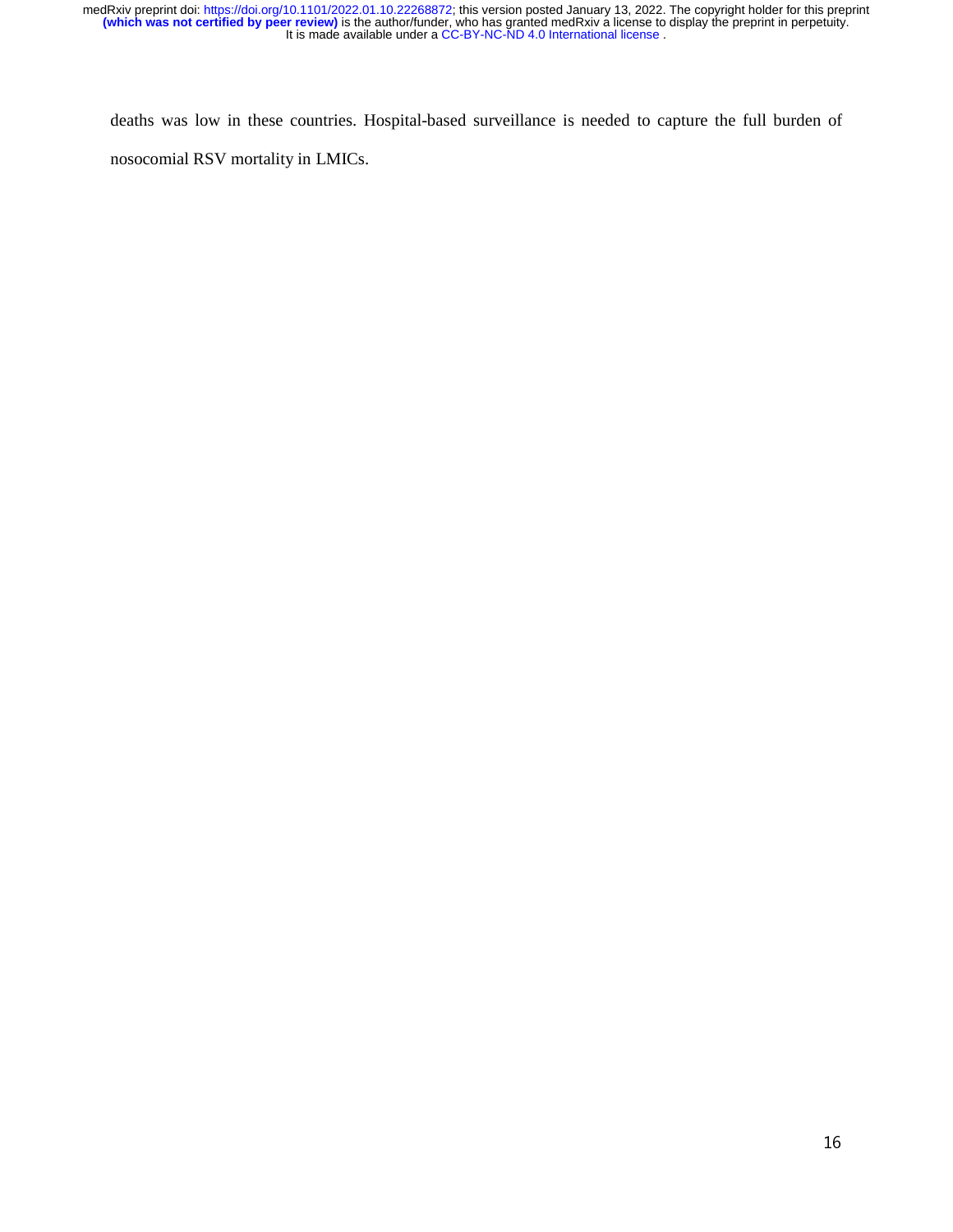## **INTRODUCTION**

Respiratory syncytial virus (RSV) is the leading cause of lower respiratory tract infection (LRTI) and LRTI-related death in young children. In 2015, the overall RSV mortality burden was estimated at 118200 annual deaths in children younger than 5 years of age worldwide.[1] These global burden estimates are largely based on community-acquired RSV-related deaths due to the paucity of data on healthcareassociated or nosocomial RSV-related mortality. According to the World Health Organization (WHO) the burden of nosocomial infections is poorly characterized in LMICs as surveillance systems are lacking.[2] Nevertheless, available data show that the burden of nosocomial infections is significantly higher in lowand middle-income countries (LMICs) compared to high-income countries (HICs).[3] Furthermore, RSV has been reported as the most important viral cause of nosocomial LRTI in children.[4-7]

The proportional contribution of nosocomial RSV mortality to the global RSV mortality burden is expected to be substantial, as nosocomial RSV infection is generally more severe than communityacquired RSV infection.[8-10] Currently, several RSV vaccine candidates and monoclonal antibodies are in late phase clinical development.[11] To identify vaccine target populations and to estimate the potential impact of these RSV prevention strategies, healthcare policy makers require information on the characteristics of children with life-threatening RSV infection including those with nosocomial RSV infection. However, previous reports of pediatric nosocomial RSV-related deaths are from single centres and not large enough (number of deaths ranging between 1-21)[12] to understand the demographic and clinical characteristics of children dying with nosocomial RSV infection globally.

Through our global RSV mortality registry, we aimed to describe demographic and clinical characteristics of children younger than 5 years of age dying in the hospital with laboratory-confirmed nosocomial RSV infection.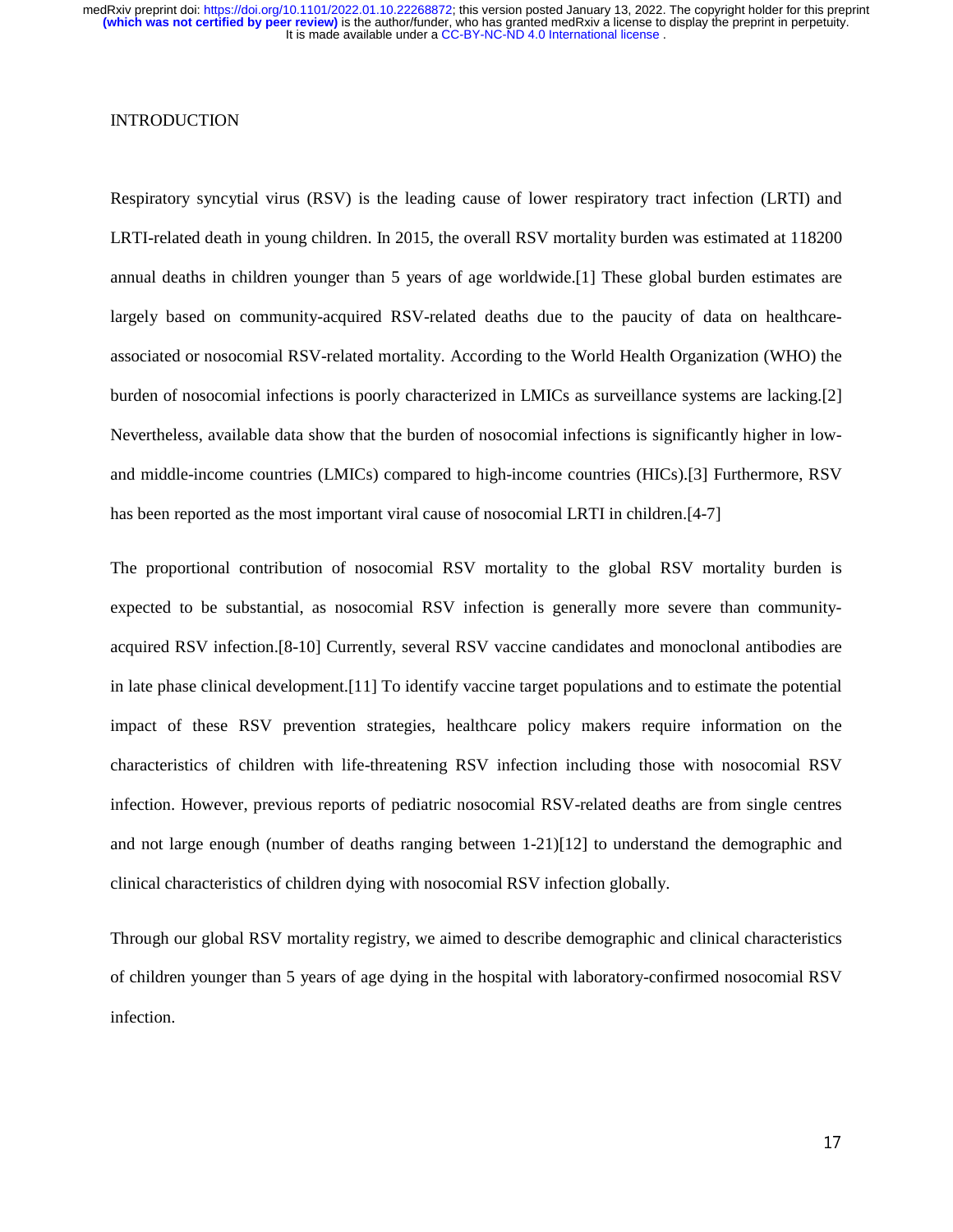## METHODS

#### **Study design and patients**

The RSV GOLD study is an ongoing global online mortality registry that includes individual patient data of children younger than 5 years of age who died with RSV infection. The first study results, published in 2017, included only community-acquired, in-hospital deaths.[13] Since then, the registry has been extended to also include nosocomial and out-of-hospital pediatric RSV-related deaths from January 1, 1995 onwards.[14] To obtain nosocomial RSV-related mortality patient data, we performed a systematic search in PubMed using the following search terms: "RSV" or "bronchiolitis" combined with "healthcareassociated pneumonia", "nosocomial", "community-acquired", "in-hospital", "hospital-borne", or "crossinfection" (Supplemental Table 1). We invited authors to share patient data until July 31st, 2021 using a link to our electronic data capture platform Research Online.[15] We included published and unpublished data of children aged 0-59 months who had died with laboratory-confirmed RSV infection in the hospital between January 1, 1995 and July 31st, 2021. We excluded children for whom it was unknown where RSV infection had been acquired (in-community or in-hospital [n=489]). We collected demographic and clinical characteristics using an online questionnaire within Research Online.

## **Definitions**

We categorized country of origin as LMIC (LIC and LMIC combined), upper-middle income country (UMIC), or HIC according to the World Bank classifications for 2021.[16] We defined nosocomial RSV infection as a positive laboratory-confirmed RSV test in combination with a  $\geq$ 48-hour timeframe between hospital admission and onset of respiratory symptoms, and as reported by the RSV GOLD collaborator. Length of hospital stay was defined as the duration of the hospital admission in days starting from the beginning of respiratory symptoms. Comorbidity was defined as the presence of at least one underlying disease. Prematurity was defined as gestational age less than 37 weeks. If data for comorbidities or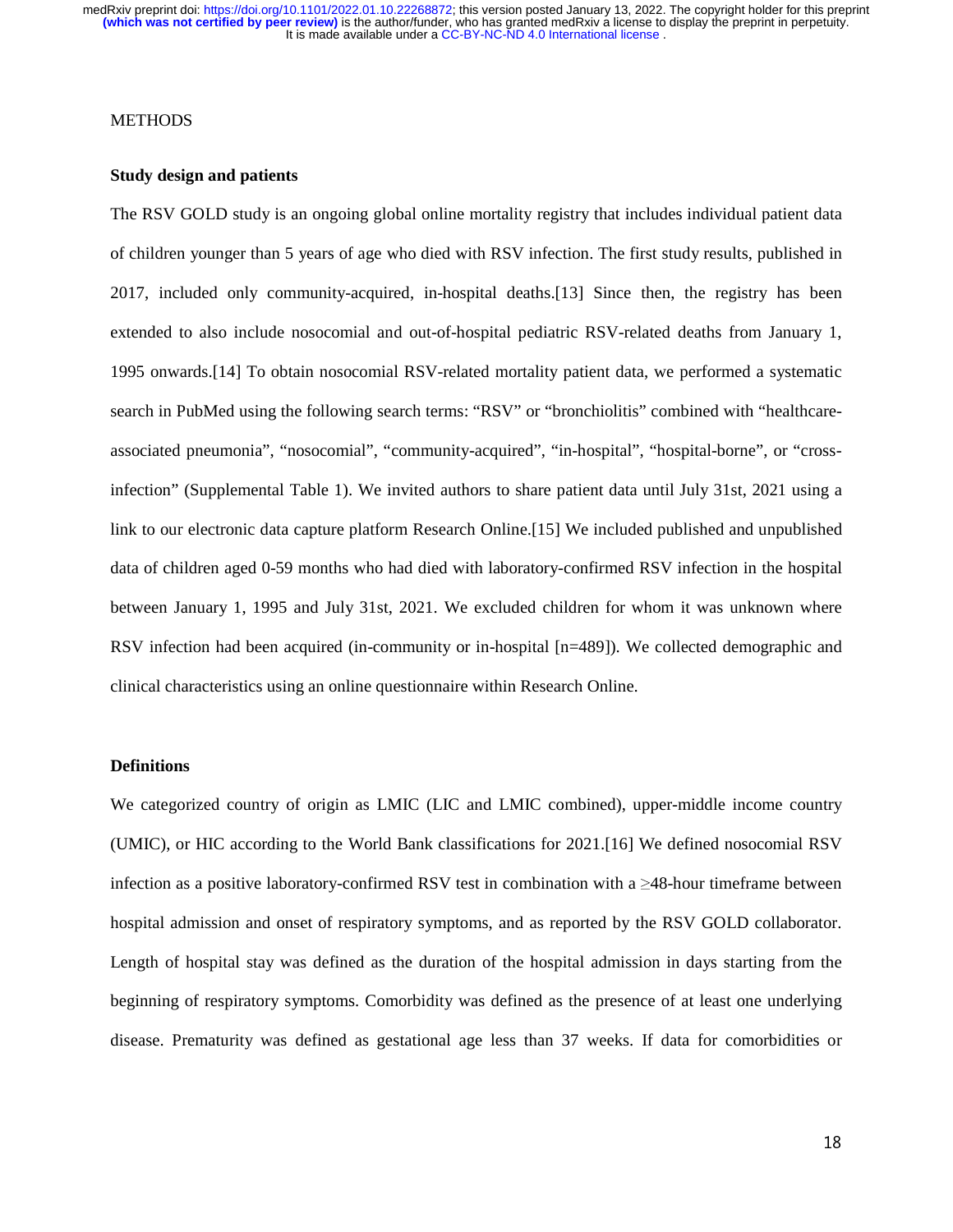prematurity were not reported (n=17), we assumed that the children were otherwise health and born at term. If data for location of death were missing  $(n=3)$ , we assumed that the death had occurred in hospital.

#### **Nosocomial RSV infection and community-acquired RSV-related mortality**

We compared the demographic and clinical characteristics of children with nosocomial RSV-related inhospital death and those with community-acquired RSV-related in-hospital death, including previously published RSV GOLD data.[13, 17] We analyzed the data separately for different income groups and calculated for each income group the odds ratios and 95% confidence interval (CI) for the presence of demographic and clinical characteristics in children with hospital-acquired RSV relative to children with community-acquired RSV.

#### **Sensitivity analyses**

We excluded deaths with missing data for comorbidities or prematurity and compared demographic and clinical characteristics. We also analyzed the age distribution for nosocomial RSV deaths from LMICs after excluding deaths collected from a post-mortem study conducted in Zambia in which only children aged <6 months were included (n=12).[18]

#### **Ethical approval**

The institutional research board of the University Medical Centre Utrecht waived the requirement for parental consent as only de-identified secondary patient data are used in the RSV GOLD study. Collaborators sharing data were encouraged to adhere to local site regulations for ethics approval. Where required, local ethical approval was obtained.

## **Statistical analysis**

We present descriptive statistics for all variables. For continuous variables we report the median with interquartile range (IQR); for categorical variables we report the frequency and proportion. We used the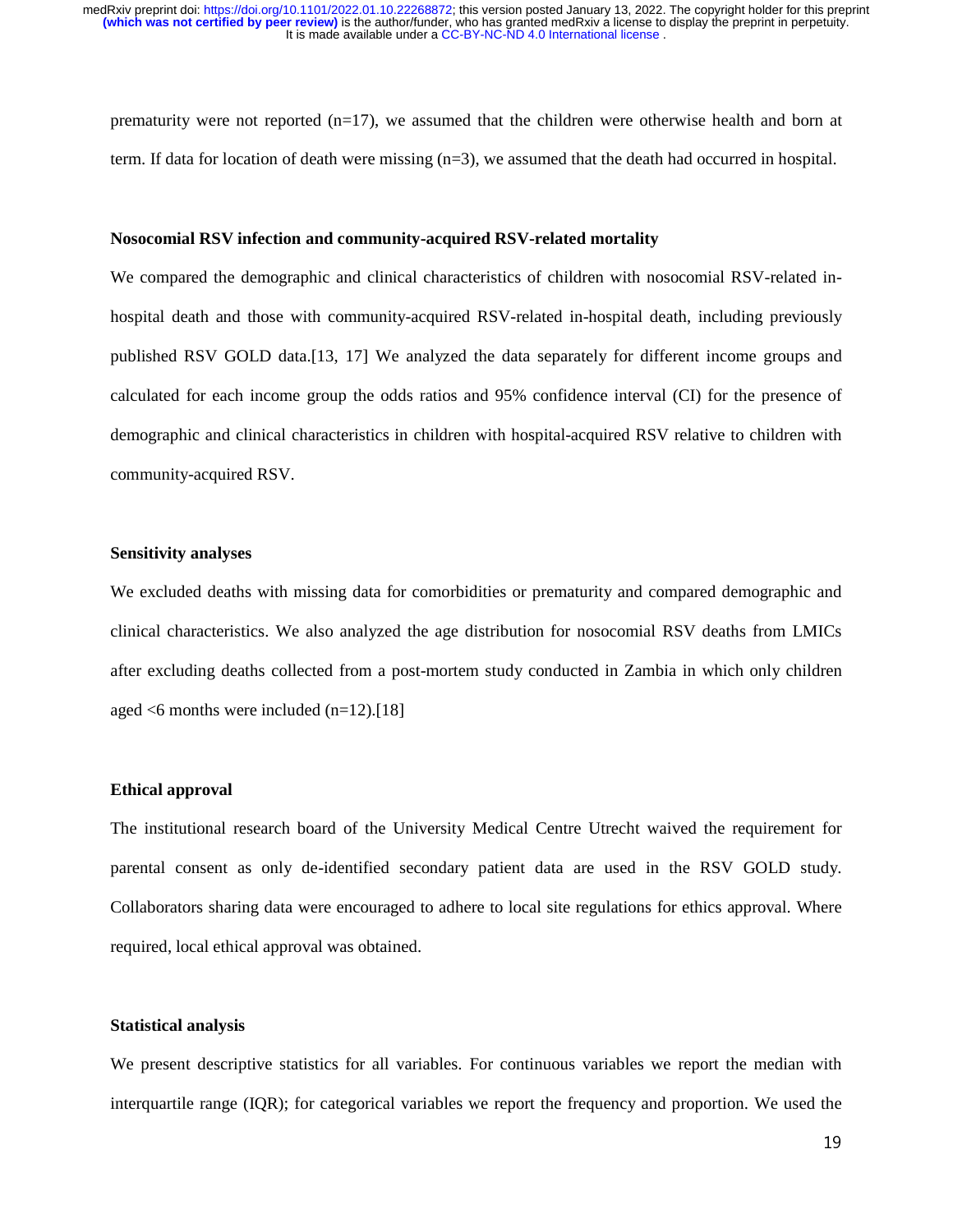Fisher's exact test to determine statistical significance between groups for dichotomous parameters and the Mann-Whitney-U test for all continuous parameters. We applied the Bonferroni correction for multiple testing between World Bank Income groups. All statistical analyses were performed with SPSS (version 21.0; IBM Corp, Armonk, NY). The forest plot with odds ratios and 95% CIs was made in R version 4.0.3.

#### RESULTS

We included a total of 231 nosocomial RSV-related deaths from 38 countries (Figures 1-2, Supplemental Table 3) of which 80 deaths were identified through the literature search (Supplemental Tables 1-2) and 188 comprised unpublished reports shared by collaborators. The 231 deaths accounted for 20% of all deaths reported to the RSV GOLD registry with available data on where RSV infection was acquired. The majority (n=123; 53%) of reported deaths were from HICs. The proportion of reported nosocomial deaths among all RSV-related in-hospital deaths was substantially lower in LMICs (12%) than in UMICs (18%,  $p=0.03$ ) or HICs (26%,  $p<0.001$ ).

#### **Clinical and demographic characteristics of children with nosocomial RSV-related mortality**

The vast majority of children with nosocomial RSV-related death had one or more comorbidities (n=202, 87.4%) as expected. Congenital heart disease was the most prevalent comorbidity occurring in almost half (n=96, 41.6%) of all nosocomial deaths. In total, 106 (45.9%) children had been born prematurely. Median age at time of death was 5.4 (IQR: 2.5-12.1) months. Half of the deaths (51.9%) occurred within the first 6 months of life (Table 1, Figure 3).

## **Nosocomial RSV-related mortality analyzed by World Bank Income group**

Children from LMICs were younger at time of death than children from UMICs (1.5 vs. 5 months, p=0.003) and HICs (1.5 vs. 7 months, p<0.001). More children from LMICs died during the neonatal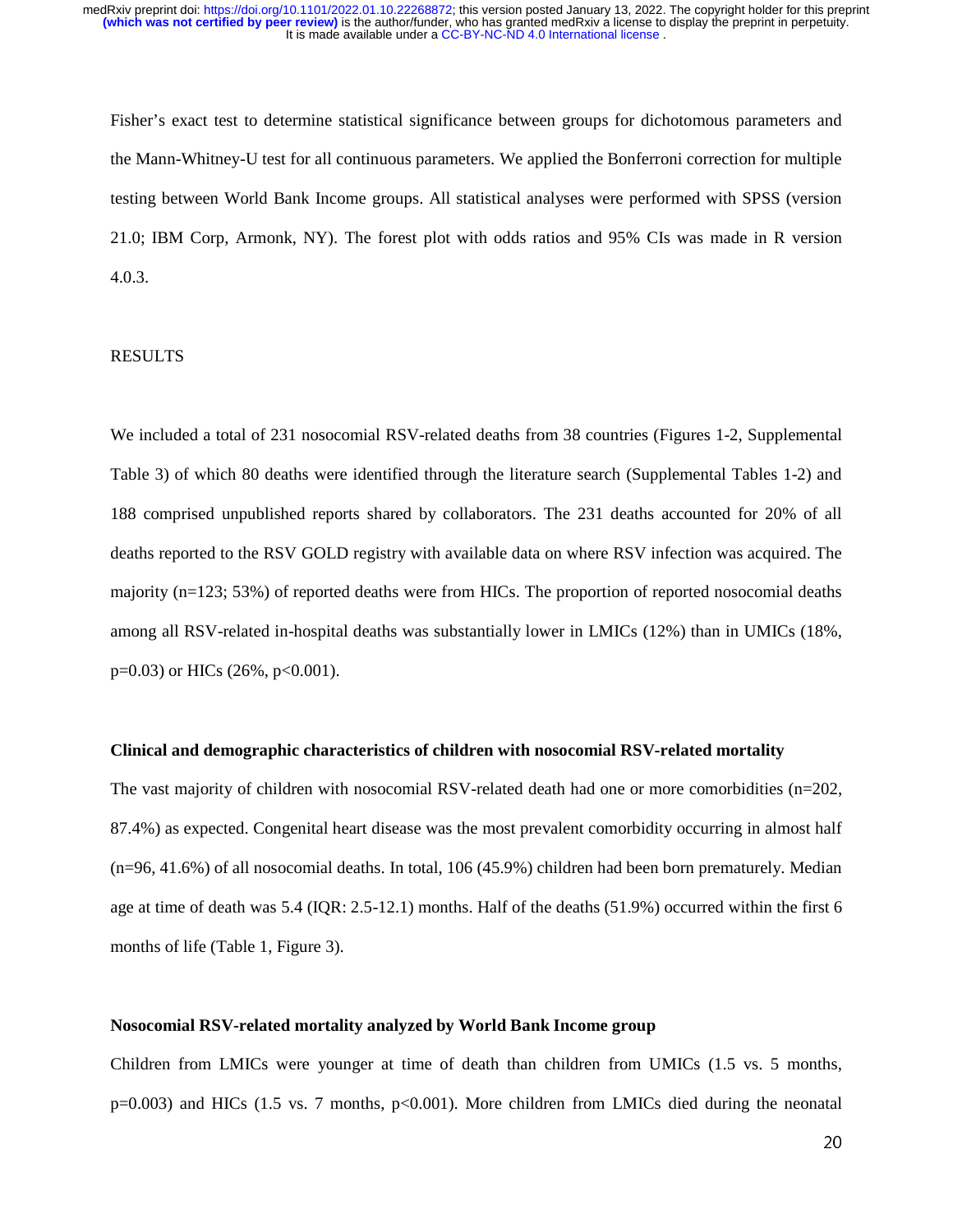period (40.6%) than children from UMICs (3.9%) and HICs (1.6%), p<0.001. Furthermore, compared to HICs, children from LMICs were more often born prematurely  $(68.8\%$  vs.  $43.1\%$ , p=0.01), had a shorter hospital stay (7 days vs. 37 days,  $p<0.001$ ) and were less often mechanically ventilated (46.9% vs. 85.2%, p<0.001). Additional characteristics for children analyzed by income group are included in Supplemental Table 4.

#### **Nosocomial versus community-acquired RSV-related mortality**

The proportion of preterm children was higher among children with nosocomial RSV infection compared to children with community-acquired RSV infection (45.9% vs. 24.2%, p<0.001). Likewise, a higher proportion of children with nosocomial RSV infection had at least one comorbidity (87.4% vs. 56.6%, p<0.001). Age at death was similar for both groups. We compared both nosocomial and communityacquired deaths for each income group separately to rule out sampling bias by underrepresentation of deaths from LMICs. In this analysis, children from LMICs with nosocomial RSV-related death were younger than children with community-acquired death (1.5 vs 5.0 months, p=0.002). For children from UMICs and HICs, age at death was similar (Supplemental Table 5-7). The odds ratios and 95% CIs for the presence of demographic and clinical characteristics in children with nosocomial vs. community-acquired RSV-related mortality in all included children and stratified by income group are presented in Supplemental Figure 1.

#### **Sensitivity analyses**

When analyzing the data after excluding children with missing data for comorbidity or prematurity (n=19) for nosocomial RSV deaths; n=231 for community-acquired RSV deaths), our findings did not change (Supplemental Table 8). After excluding deaths collected from the post-mortem study in Zambia (n=12), median age increased to 5 months for nosocomial deaths from LMICs.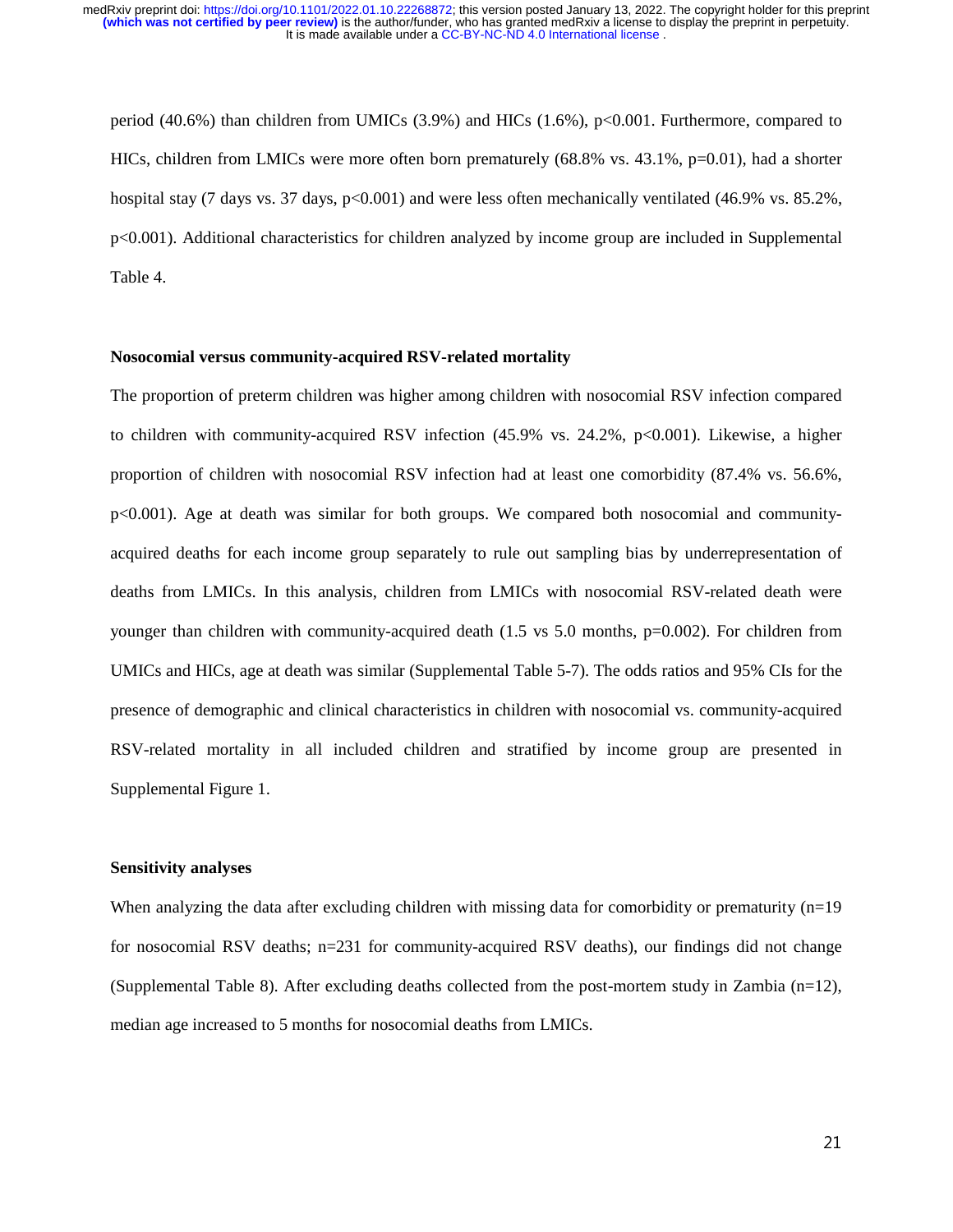## DISCUSSION

Globally, RSV is a major cause of child mortality. Current RSV mortality burden estimates are largely based on community-acquired RSV-infections. We report the first global case series characterizing children younger than 5 years who died with nosocomial RSV infection. We observed that nosocomial RSV-related deaths accounted for 20% of all in-hospital RSV deaths reported to the RSV GOLD registry. This proportion indicates that nosocomial RSV-related deaths substantially contribute to the global burden of RSV-related child mortality.

While literature indicates that nosocomial infections generally occur at higher rates in LMICs than in HICs[3], the small number of nosocomial deaths from LMICs suggests these cases are underreported in LMICs. For example, data from the Zambia Pertussis Infant Mortality Estimation Study (ZPRIME) showed that 32% of RSV deaths in a tertiary referral hospital in Lusaka, Zambia, were due to nosocomial RSV infection.[18] The low number of LMIC nosocomial deaths in the RSV GOLD registry may be explained by sub-optimal testing capacity and a lack of active RSV surveillance systems and general underreporting of nosocomial deaths. Furthermore, ascertainment bias could play a role as data from LMICs mainly result from RSV studies that usually do not include nosocomial RSV deaths whereas data from HICs may also result from routine testing.

We found that age at death was similar for children with nosocomial and community-acquired RSVrelated death. To our knowledge, there are no other studies available reporting on age in deceased pediatric patients with nosocomial and community-acquired infection. Two prospective studies from Vietnam and Germany report a younger age in pediatric patients with nosocomial RSV infection[8, 19], while studies from Brazil and the UK report an older age for nosocomial RSV patients (although the age difference was no longer significant when comparing comorbidity-matched controls in the UK study).[12, 20] More than half of reported nosocomial deaths were in children younger than 6 months at time of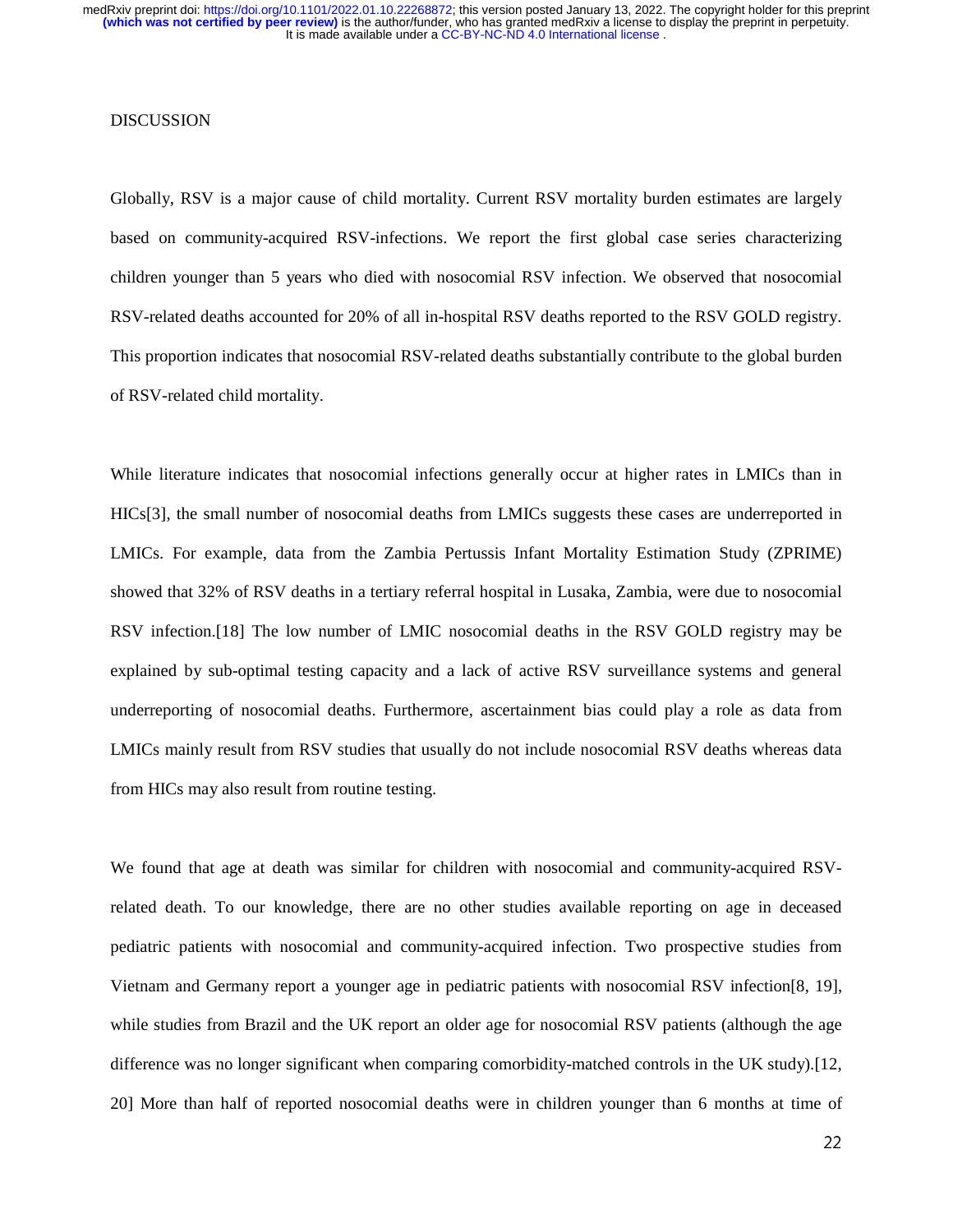death. This age distribution indicates that infant-targeted RSV immunization strategies will prevent a large part of nosocomial RSV-related mortality globally.

Most children with nosocomial RSV-related mortality had, as expected, at least one comorbidity. Most frequently reported comorbidities were congenital heart disease, certain genetic disorders such as trisomy 21 (Down syndrome), and neurological disease. These findings are in line with findings from other studies that identified congenital heart disease, Down syndrome, immunodeficiency[6], and prematurity[8] as risk factors for acquiring RSV infection in the hospital. In a Canadian study, children with nosocomial RSV infection were more likely to have preexisting risk factors for severe disease including prematurity, immunodeficiency, lung disease, or heart disease, and stayed longer in the hospital than children with community-acquired RSV infection, which is comparable to our results.[9] In our registry, there were more premature infants with RSV-related nosocomial death from LMICs (69%) compared to UMICs (41%) or HICs (43%) and less children with comorbidity (69%) compared to children from HICs (96%). Possibly, in LMICs, children who are born preterm in the hospital may acquire nosocomial RSV infection and subsequently die at a younger age before comorbidities are identified. This contrasts with HICs, where children who die with RSV generally have comorbidities and are susceptible to severe nosocomial infection at an older age from repeated exposure to RSV through multiple hospital admissions. Taken together, differences in clinical characteristics may partially be explained by differences in quality of healthcare.

This study has several limitations inherent to retrospective data collection. First, the majority of the reported deaths were from UMICs and HICs while LMICs represent more than 75% of the global pediatric population and have a higher prevalence of nosocomial infections.[21] Second, since not all authors responded or shared data, we missed at least 24 deaths reported in the literature. All but three missed published deaths were from UMICs or HICs and median age at death was one month (information on age available for seven deaths). Third, authors employed variable definitions for nosocomial infection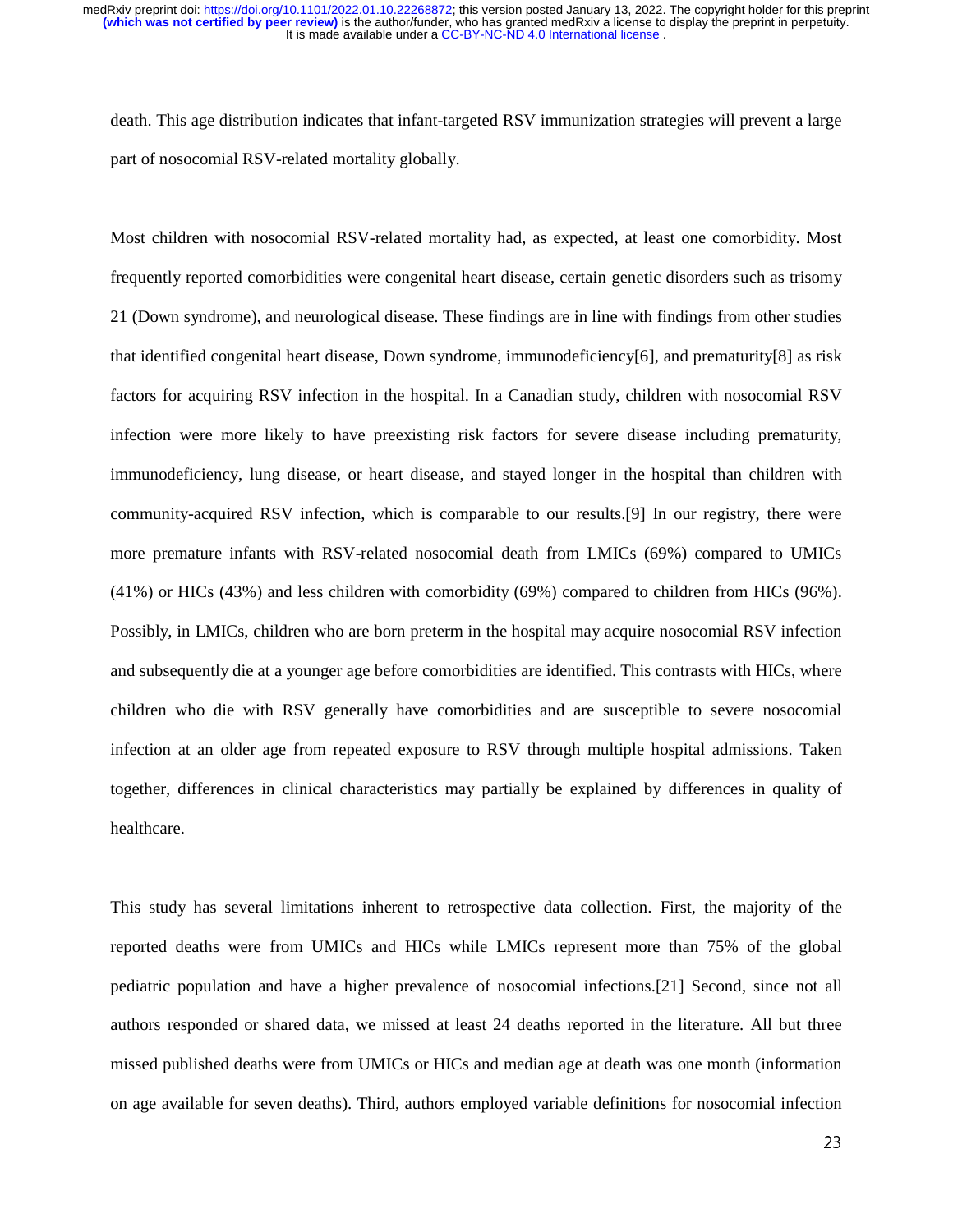(time interval between admission and start of respiratory symptoms ranging from 48 hours to 7 days) which may have over- or underestimated our results. Although we did not collect these definitions, we checked for each hospital-acquired RSV mortality case whether the time interval between admission and symptoms was at least 48 hours. Furthermore, there were no studies that involved surveillance on nosocomial post-discharge deaths. The actual burden of nosocomial RSV-related mortality may therefore be higher than reported in the literature. Reporting bias could also lead to an underestimation of nosocomial RSV-related mortality as RSV outbreaks may not always be reported or detected by hospitals. Fourth, we did not collect information on the reason for hospital admission before the child acquired RSV, nor on location where RSV infection was acquired (ward or intensive care unit). Last, retrospective data vary in quality and completeness, although we attempted to limit the impact of this methodological weakness with data quality checks and direct verification with collaborators.

Our study has clinical implications. RSV is one of the major causes of nosocomial outbreaks in pediatric wards as it is highly transmissible, with a basic reproduction number - the number of secondary infections caused by one infected child - estimated between 1-9.[22] RSV is spread through direct contact or large droplet transmission but not through aerosol transmission.[23] Nosocomial RSV infections are associated with increased hospital costs due to prolonged hospitalization and extra interventions, and with high morbidity and mortality.[24, 25] Our results show that nosocomial RSV-related deaths may substantially contribute to the global burden of RSV-related child mortality. More than half of reported deaths were younger than 6 months and may have been prevented by infant-targeted RSV immunization strategies such as long-acting monoclonal antibodies. While the global community awaits market-approval and implementation of maternal vaccination and introduction of nirsevimab, a highly potent long-acting antibody that recently met the primary endpoint in a phase-III trial[11], infection-control measures remain of major importance to prevent nosocomial infections. Although high-quality evidence is lacking, multicomponent control strategies appear broadly successful.[26] Strict infection control measures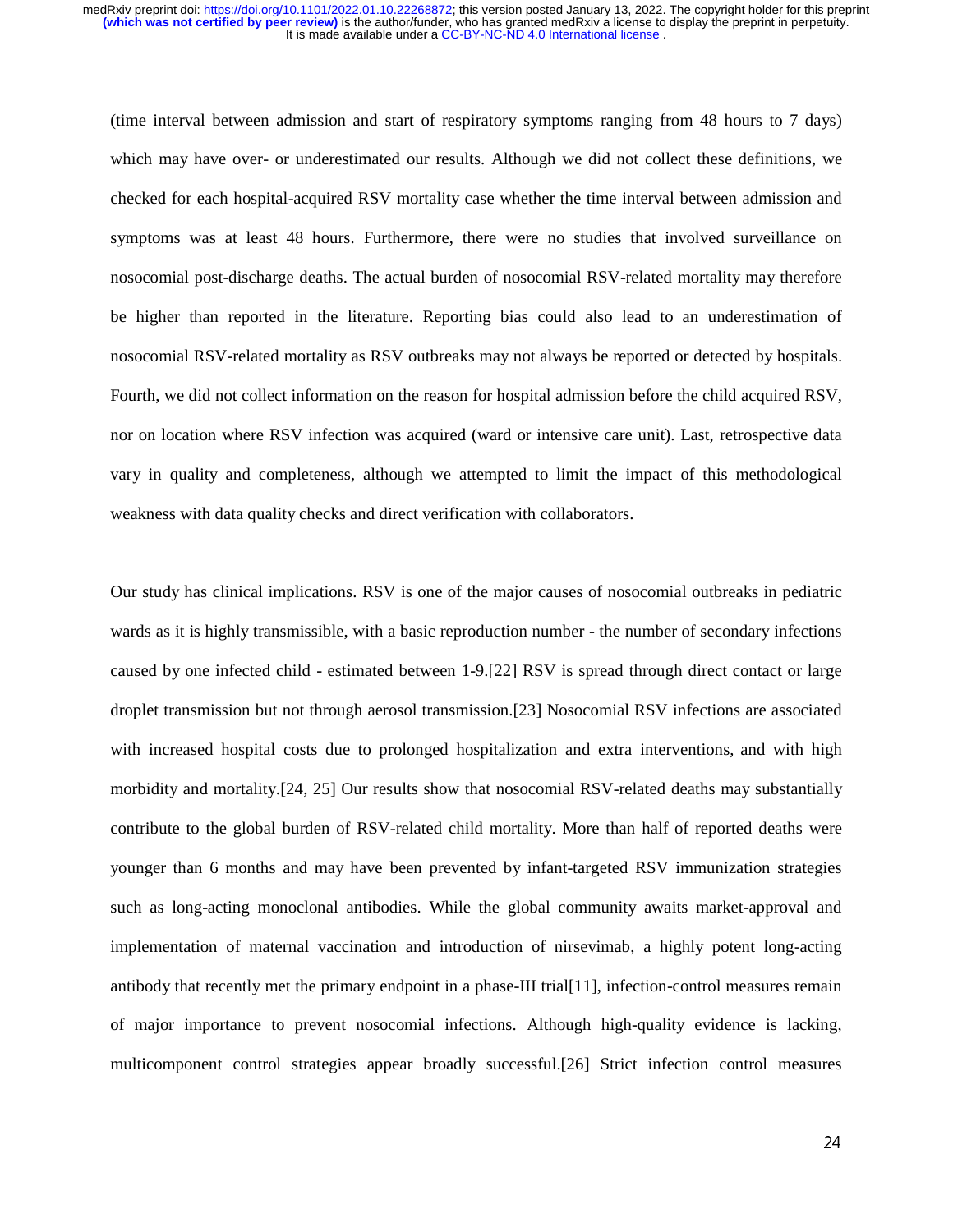including hand hygiene and the use of protective equipment (goggles, gloves, gowns, masks), can reduce nosocomial infection rates by 39-76%.[27]

In conclusion, this study provides insight into characteristics of global nosocomial RSV-related mortality in young children. Prospective studies and hospital-based surveillance are needed to demonstrate the magnitude of the nosocomial RSV burden in LMICs. Infection control measures, in particular hand hygiene, remain of significant importance to prevent nosocomial infections in pediatric wards worldwide.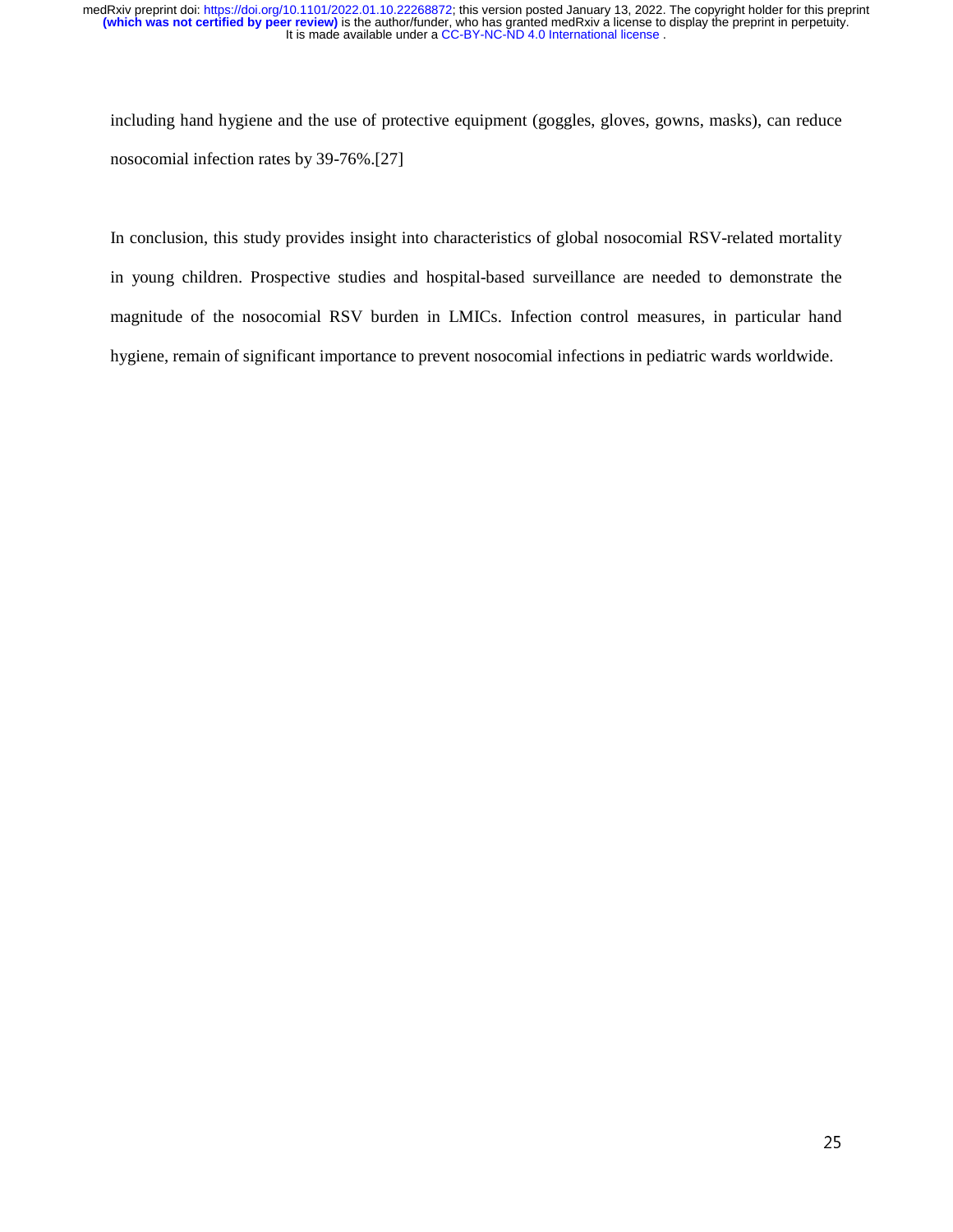### **NOTES**

#### **Funding**

This work was supported by the Bill & Melinda Gates Foundation [OPP1148988].

## **Potential conflicts of interest**

LJB has regular interaction with pharmaceutical and other industrial partners. He has not received personal fees or other personal benefits. UMCU has received major funding (>€100,000 per industrial partner) for investigator-initiated studies from AbbVie, MedImmune, Janssen, the Bill and Melinda Gates Foundation, Nutricia (Danone) and MeMed Diagnostics. UMCU has received major cash or in kind funding as part of the public private partnership IMI-funded RESCEU project from GSK, Novavax, Janssen, AstraZeneca, Pfizer and Sanofi. UMCU has received major funding by Julius Clinical for participating in the INFORM study sponsored by MedImmune. UMCU has received minor funding for participation in trials by Regeneron and Janssen from 2015-2017 (total annual estimate less than €20,000). UMCU received minor funding for consultation and invited lectures by AbbVie, MedImmune, Ablynx, Bavaria Nordic, MabXience, Novavax, Pfizer, Janssen (total annual estimate less than  $\epsilon$ 20,000). LJB is the founding chairman of the ReSViNET Foundation. HN has received grants from Innovative medicines initiative and Pfizer. He has received honorarium from Abbvie, Sanofi, ReViral, Janssen and Novavax.

#### **Acknowledgements**

We are grateful to the collaborators of the RSV GOLD study group for sharing data with the RSV GOLD registry. We thank Dr. Sheikh Wasik Rahman, Mr. Shuborno Islam, Ms. Naito Kanon, Prof. Nawshad Ahmed, Dr. Rubana Sultana Aflatun and Dr. Sohel Mahmud of the Child Health Research Foundation for their intellectual, laboratory, and technical assistance with compiling the RSV dataset of Bangladesh. We thank Prachi Vora and Padmini Srikantiah for their scientific advice. Furthermore, we thank Femke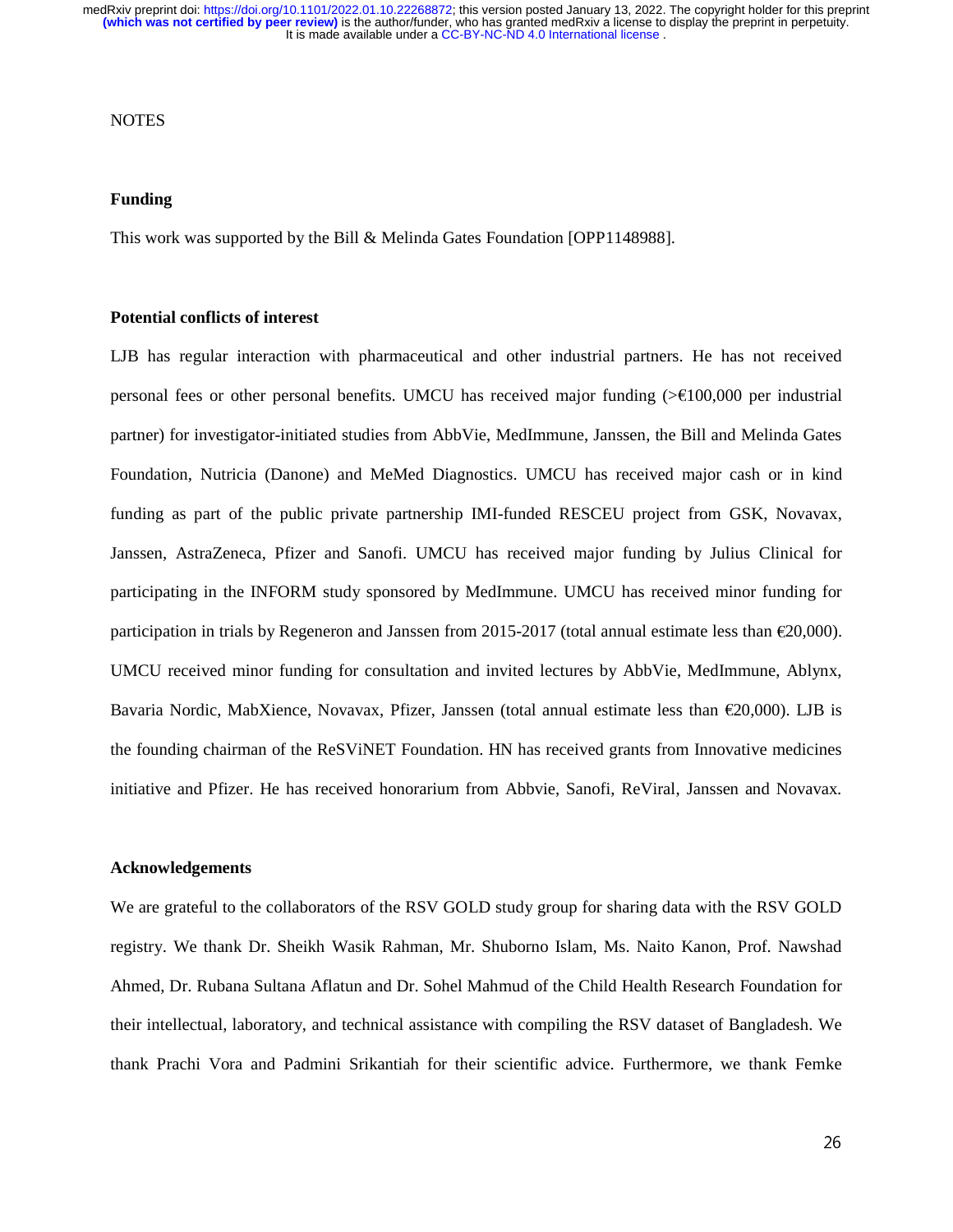Vernooij from the RSV GOLD student operations team for her help with data analyses.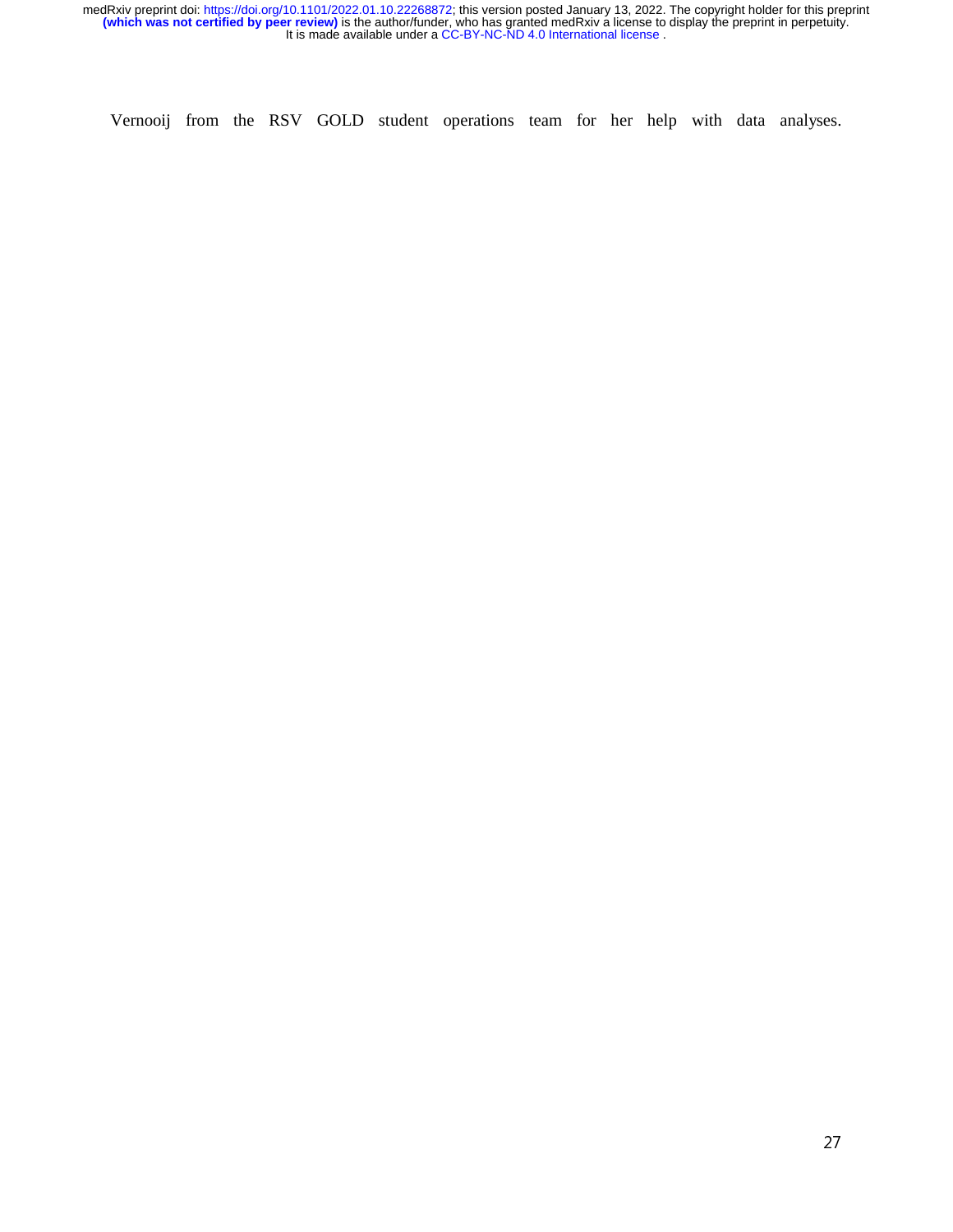# REFERENCES

- 1. Shi T, McAllister DA, O'Brien KL, et al. Global, regional, and national disease burden estimates of acute lower respiratory infections due to respiratory syncytial virus in young children in 2015: a systematic review and modelling study. The Lancet  $2017$ ; 390(10098): 946-58.
- 2. World Health Organization. Health-care associated infections. Fact sheet. Available from: https://www.who.int/gpsc/country\_work/gpsc\_ccisc\_fact\_sheet\_en.pdf. Accessed January 5 2022.
- 3. Allegranzi B, Nejad SB, Combescure C, et al. Burden of endemic health-care-associated infection in developing countries: systematic review and meta-analysis. The Lancet 2011; 377(9761): 228-41.
- 4. Hall CB. Nosocomial Respiratory Syncytial Virus Infections: The "Cold War" Has Not Ended. Clinical Infectious Diseases 2000; 31: 590-6.
- 5. Spaeder MC, Fackler JC. Hospital-acquired viral infection increases mortality in children with severe viral respiratory infection. Pediatr Crit Care Med 2011; 12(6): e317-21.
- 6. Sampath Jayaweera JAA, Reyes M. Childhood nosocomial viral acute respiratory tract infections in teaching hospital Anuradhapura, Sri Lanka. BMC Res Notes 2019; 12(1): 581.
- 7. Ford-Jones EL, Mindorff, C.M., Langley, J.M., Allen, U., Navas, L., Patrick, M.L., Milner, R., Gold, R. Epidemiologic study of 4684 hospital-acquired infections in pediatric patients. Pediatr Infect Dis J 1989; 8(10).
- 8. Simon A, Muller A, Khurana K, et al. Nosocomial infection: a risk factor for a complicated course in children with respiratory syncytial virus infection--results from a prospective multicenter German surveillance study. Int J Hyg Environ Health 2008; 211(3-4): 241-50.
- 9. Langley JML, J.C.; Wang, E.E.L.; Law, B.J.; MacDonald, N.E.; Mitchell, I.; Stephens, D.; McDonald, J.; Boucher, F.D.; Dobson, S. Nosocomial respiratory syncytial virus infection in Canadian pediatric hospitals: A pediatric investigators collaborative network on infections in Canada study. Pediatrics 1997; 100.
- 10. Lee YI, Peng CC, Chiu NC, Huang DT, Huang FY, Chi H. Risk factors associated with death in patients with severe respiratory syncytial virus infection. J Microbiol Immunol Infect 2016; 49(5): 737-42.
- 11. Nirsevimab MELODY Phase III trial met primary endpoint of reducing RSV lower respiratory tract infections in healthy infants. Available from: https://www.astrazeneca.com/media-centre/press-releases/2021/nirsevimab-phase-iiitrial-met-primary-endpoint.html. Accessed May 10 2021.
- 12. Thorburn K, Eisenhut, M.; Riordan, A. Mortality and morbidity of nosocomial respiratory syncytial virus (RSV) infection in ventilated children - A ten year perspective. Minerva Anestesiologica 2012; 78(7).
- 13. Scheltema NM, Gentile A, Lucion F, et al. Global respiratory syncytial virus-associated mortality in young children (RSV GOLD): a retrospective case series. The Lancet Global Health 2017; 5(10): e984-e91.
- 14. Mazur NI, Löwensteyn YN, Willemsen JE, et al. Global Respiratory Syncytial Virus–Related Infant Community Deaths. Clinical Infectious Diseases 2021; 73(Supplement\_3): S229-S37.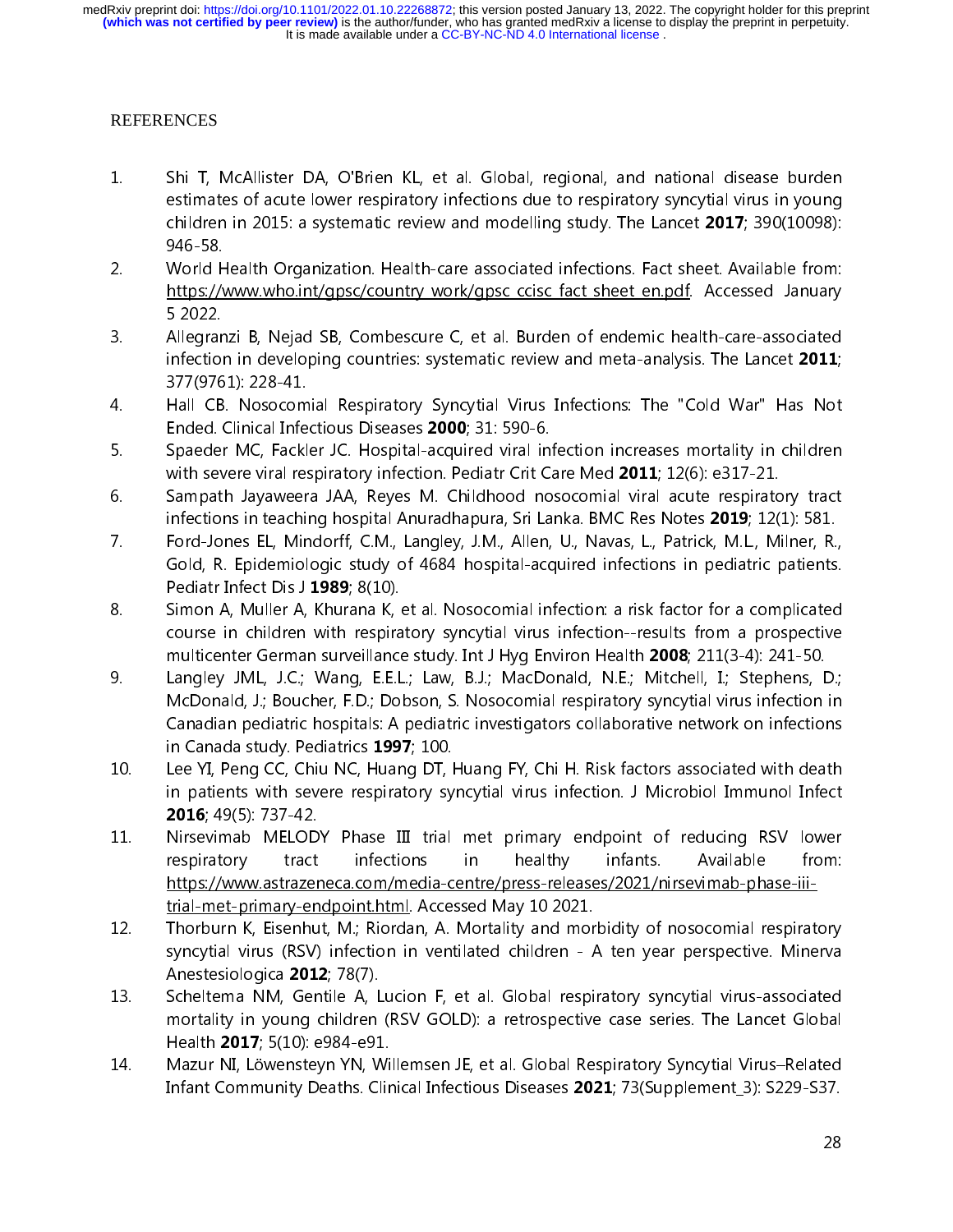It is made available under a [CC-BY-NC-ND 4.0 International license](http://creativecommons.org/licenses/by-nc-nd/4.0/) . **(which was not certified by peer review)** is the author/funder, who has granted medRxiv a license to display the preprint in perpetuity. medRxiv preprint doi: [https://doi.org/10.1101/2022.01.10.22268872;](https://doi.org/10.1101/2022.01.10.22268872) this version posted January 13, 2022. The copyright holder for this preprint

- 15. Research Online. Available at: https://www.researchonline.info/en-us/. Accessed June 5 2021.
- 16. Bank TW. World Bank Country and Lending Groups. Available at: https://datahelpdesk.worldbank.org/knowledgebase/articles/906519-world-bankcountry-and-lending-groups. Accessed May 12 2021.
- 17. Löwensteyn YN, Phijffer E, Simons JVL, et al. Respiratory Syncytial Virus-related Death in Children With Down Syndrome: The RSV GOLD Study. Pediatr Infect Dis J 2020.
- 18. Forman LS, Macleod W, Mwananyanda L, et al. Association of Respiratory Syncytial Virus Infection and Underlying Risk Factors for Death Among Young Infants Who Died at University Teaching Hospital, Lusaka Zambia. Clin Infect Dis 2021; 73(Supplement\_3): S180-S6.
- 19. Tuan TA, Thanh TT, Hai N, et al. Characterization of hospital and community-acquired respiratory syncytial virus in children with severe lower respiratory tract infections in Ho Chi Minh City, Vietnam, 2010. Influenza Other Respir Viruses 2015; 9(3): 110-9.
- 20. De-Paris FB, C.; de Souza Nunes, L.; Mombach Pinheiro Machado, A.B.; Minuto Paiva, R.; da Silva Menezes, D.; Pires, M.R.; Pires dos Santos, R.; de Souza Kuchenbecker, R.; Barth, A.F. Evaluation of RSV group A and B genotypes among nosocomial and communityacquired pediatric infections in southern Brazil. Virology Journal 2014; 11(36).
- 21. Vilar-Compte D, Camacho-Ortiz A, Ponce-de-Leon S. Infection Control in Limited Resources Countries: Challenges and Priorities. Curr Infect Dis Rep 2017; 19(5): 20.
- 22. Reis J, Shaman J. Simulation of four respiratory viruses and inference of epidemiological parameters. Infect Dis Model 2018; 3: 23-34.
- 23. Bont L. Nosocomial RSV infection control and outbreak management. Paediatric Respiratory Reviews 2009; 10: 16-7.
- 24. Comas-Garcia A, Aguilera-Martinez JI, Escalante-Padron FJ, Lima-Rogel V, Gutierrez-Mendoza LM, Noyola DE. Clinical impact and direct costs of nosocomial respiratory syncytial virus infections in the neonatal intensive care unit. Am J Infect Control 2020; 48(9): 982-6.
- 25. Mosalli R, Alqarni SA, Khayyat WW, et al. Respiratory syncytial virus nosocomial outbreak in neonatal intensive care: A review of the incidence, management, and outcomes. Am J Infect Control 2021.
- 26. French CE, McKenzie BC, Coope C, et al. Risk of nosocomial respiratory syncytial virus infection and effectiveness of control measures to prevent transmission events: a systematic review. Influenza Other Respir Viruses 2016; 10(4): 268-90.
- 27. Drysdale SB, Green CA, Sande CJ. Best practice in the prevention and management of paediatric respiratory syncytial virus infection. Ther Adv Infect Dis 2016; 3(2): 63-71.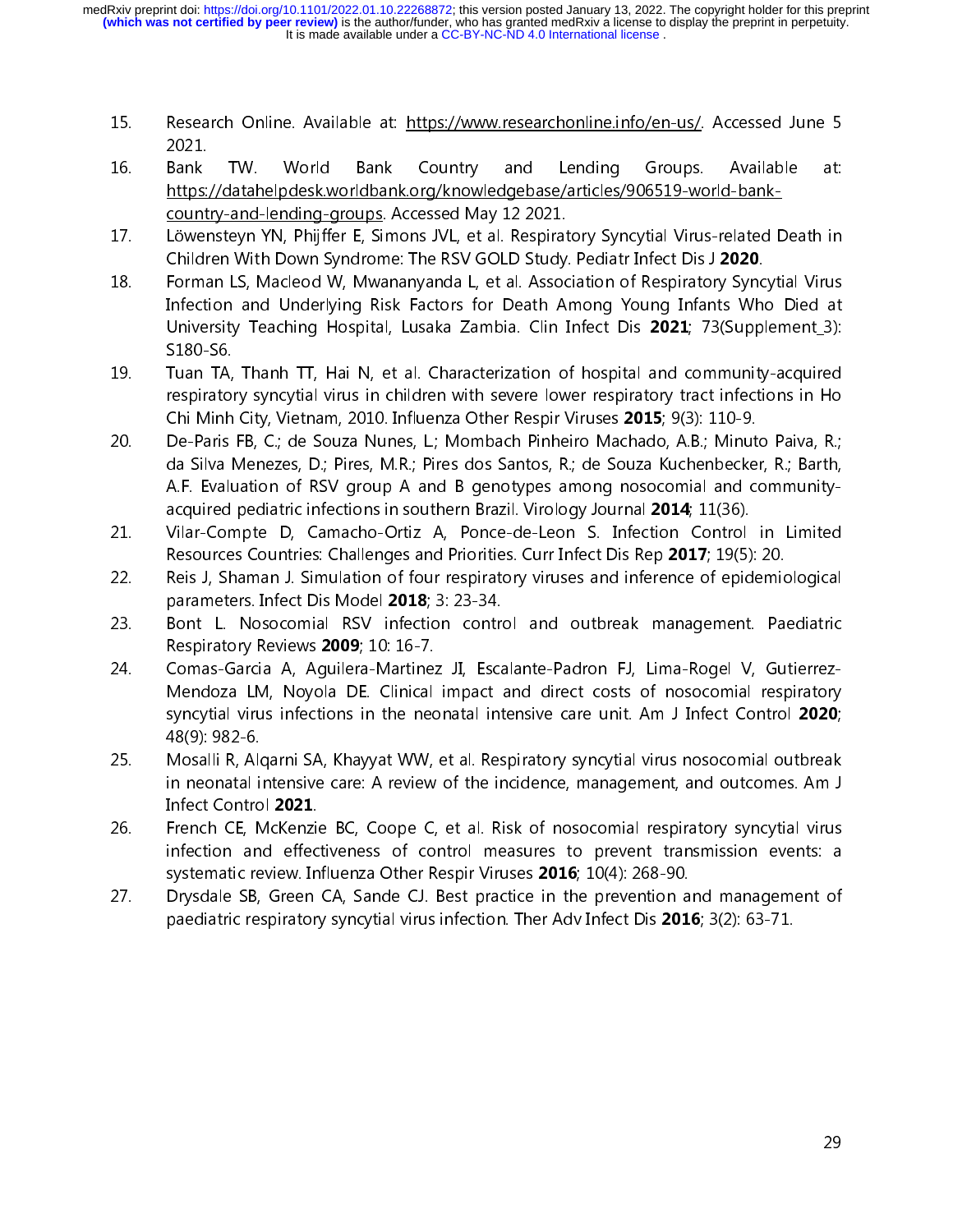## TABLES AND FIGURES





Abbreviations: RSV, respiratory syncytial virus.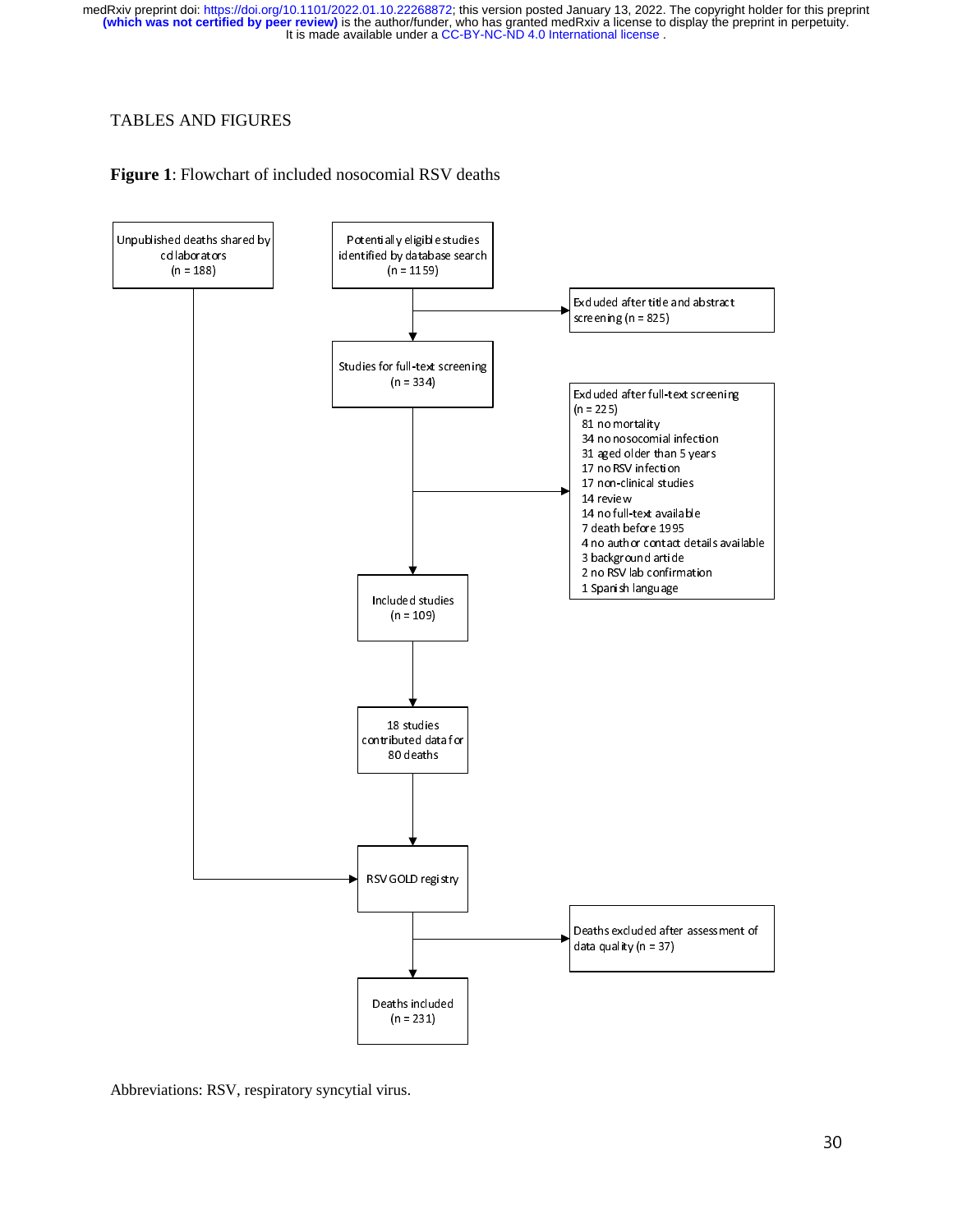

**Figure 2**: Location of death for children younger than 5 years with nosocomial RSV-related mortality included in the analysis

Number of included deaths are given for each country (in blue) from which collaborators shared data.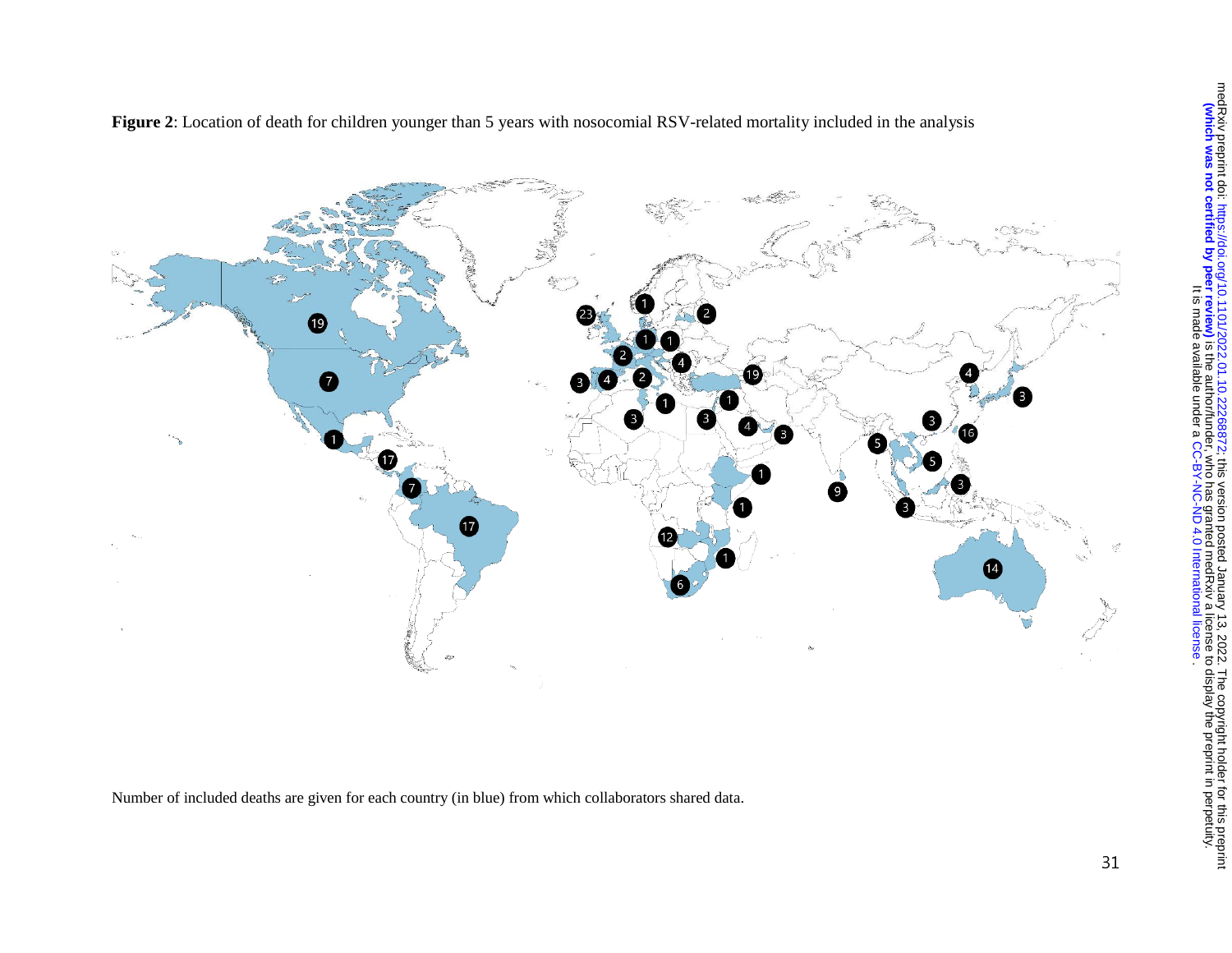**Table 1**: Characteristics of children younger than 5 years with nosocomial and community-acquired

## RSV-related in-hospital death

|                          | Nosocomial (n=231)        | <b>Community-acquired</b> | p value  |
|--------------------------|---------------------------|---------------------------|----------|
|                          |                           | $(n=931)$                 |          |
| Male sex                 | 107(46.3)                 | 500 (53.7)                | 0.05     |
| Age at death (months)    | $5.4(2.5-12.1)$           | $6.0(2.6-13.0)$           | 0.24     |
| Neonatal death           | 18(7.8)                   | 38(4.1)                   | 0.03     |
| <3 months at death       | 66 (28.6)                 | 244 (26.2)                | 0.51     |
| <6 months at death       | 120(51.9)                 | 452 (48.5)                | 0.38     |
| Year of death            | 2012 (2006-2016)          | 2011 (2006-2015)          | 0.12     |
| <b>LMIC</b>              | $\overline{32}$ (13.9)    | 236 (25.3)                | < 0.001  |
| <b>UMIC</b>              | 76 (32.9)                 | 338 (36.3)                | 0.36     |
| <b>HIC</b>               | 123(53.2)                 | 357 (38.3)                | < 0.001  |
| Comorbidity§             | 202 (87.4)                | $\overline{527}$ (56.6)   | < 0.001  |
| Congenital heart disease | 96(41.6)                  | 209 (22.4)                | < 0.001  |
| Chronic lung disease     | 42(18.2)                  | 112(12.0)                 | 0.02     |
| Genetic disease          | 48 (20.8)                 | 134 (14.4)                | 0.02     |
| Down syndrome            | 18(7.8)                   | 47(5.0)                   | 0.11     |
| Neurological disease     | 39(16.9)                  | 135(14.5)                 | 0.36     |
| Immune disorder          | 15(6.5)                   | 31(3.3)                   | 0.04     |
| Other                    | 68 (29.4)                 | 139 (14.9)                | < 0.001  |
| Prematurity§             | 106(45.9)                 | 225 (24.2)                | < 0.001  |
| Gestational age (weeks)  | 36.0 (32.0-38.3); $n=174$ | 38.0 (34.0-39.0); n=496   | 0.004    |
| Birth weight (kgs)       | $2.5(1.7-3.1); n=168$     | $2.7(2.0-3.2); n=449$     | $0.02\,$ |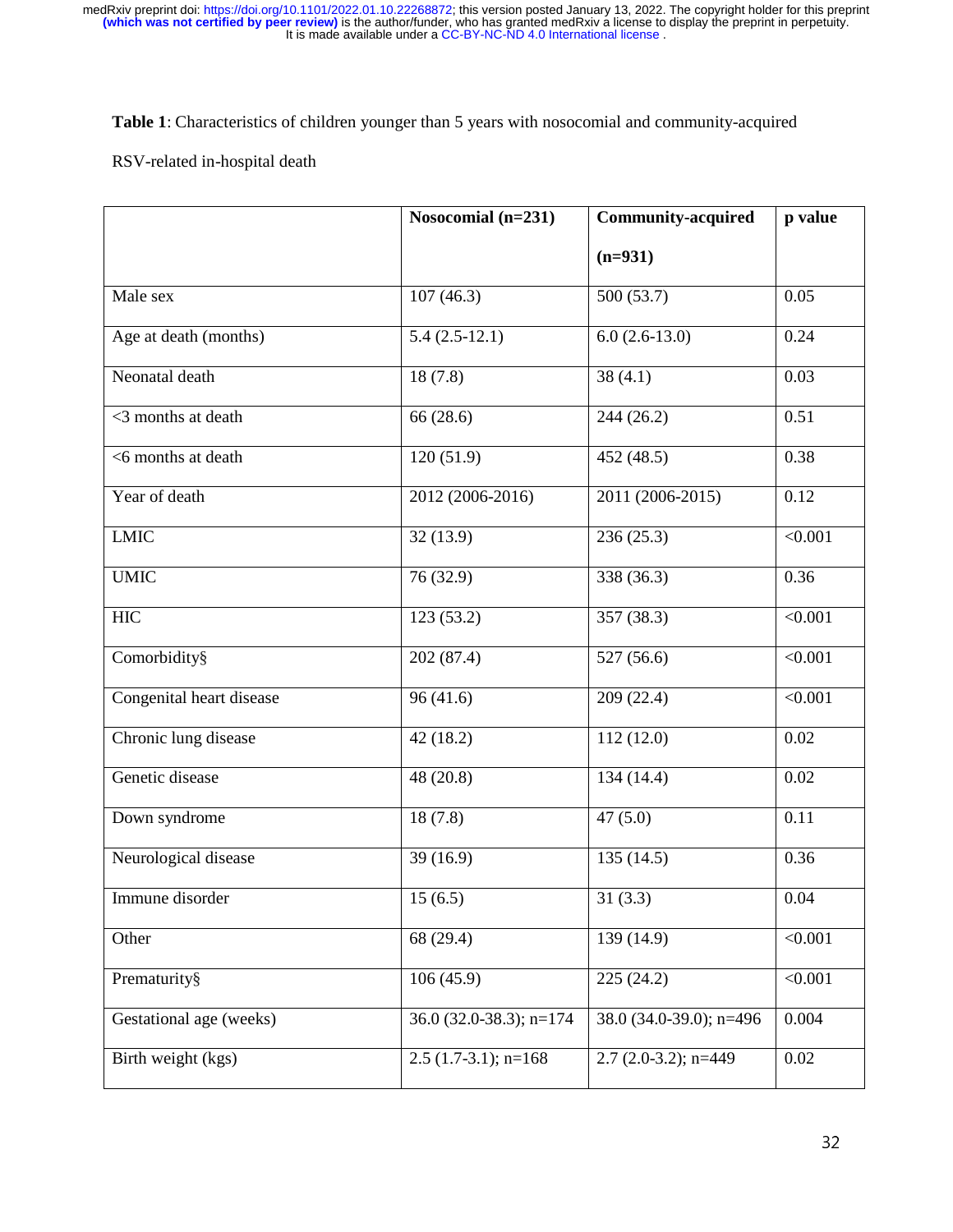| Breastfeeding until age $\leq$ 4 months | 36/139(25.9)              | 161/404 (39.9)           | 0.003   |
|-----------------------------------------|---------------------------|--------------------------|---------|
| Length of hospital stay (days)          | $23.0(9.8-53.3); n=230$   | 9.0 $(4.0-20.0)$ ; n=901 | < 0.001 |
| Intensive care unit (ICU) admission     | 209/216 (96.8)            | 641/868 (73.8)           | < 0.001 |
| Length of ICU stay (days)               | 14.0 $(7.0-30.0)$ ; n=194 | $10.0$ (4.0-21.0); n=601 | < 0.001 |
| Respiratory support                     | 210/210 (100)             | 685/686 (99.9)           | 1.00    |
| Mechanical ventilation                  | 186/230 (80.9)            | 611/902(67.7)            | < 0.001 |
| Duration of respiratory support (days)  | $14.0$ (7.0-29.0); n=195  | $10.0$ (4.0-20.0); n=588 | < 0.001 |

Data are presented as n (%), n/N (%), or median (IQR). §Considered absent when missing. Abbreviations: LMIC,

low-income and lower-middle-income country; UMIC, upper middle-income country; HIC, high-income country.